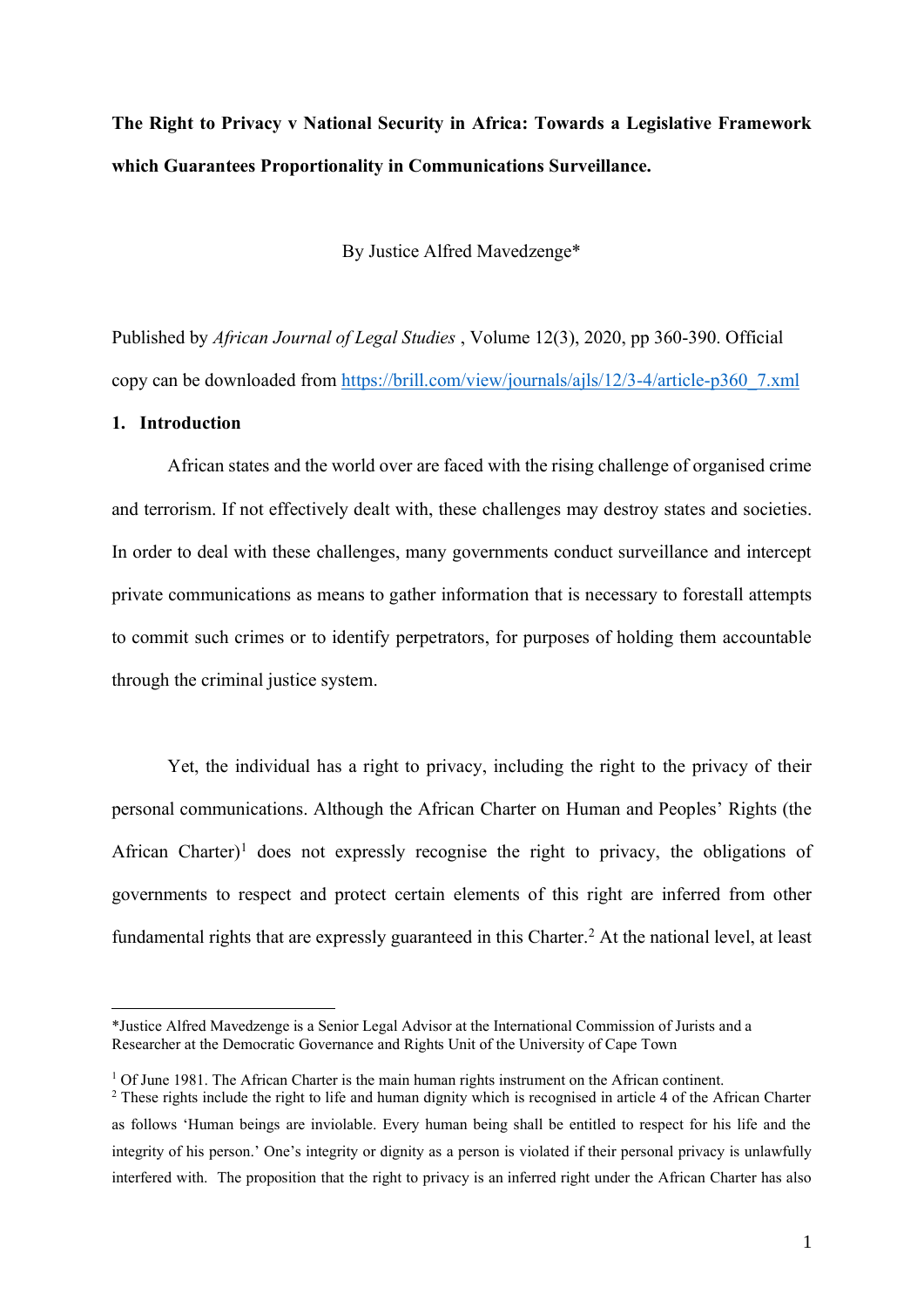25 jurisdictions in Africa<sup>3</sup> have the right to privacy expressly guaranteed as a constitutional right. For instance in South Africa, it is guaranteed as follows: 'everyone has the right to privacy, which includes the right not to have-(a) their person or home searched, (b) their property searched, (c) their possessions seized, or the privacy of their communications infringed.<sup>4</sup> Zimbabwe,<sup>5</sup> Namibia,<sup>6</sup> Malawi,<sup>7</sup> Kenya,<sup>8</sup> Tanzania,<sup>9</sup> Nigeria,<sup>10</sup> and Ethiopia<sup>11</sup> have similarly framed the right to privacy in their national constitutions, albeit with some slight variations.

There is apparent tension between the duty of the state to respect the right to privacy on one hand, and the obligation to protect national security on the other hand. The right to privacy includes the freedom from having one's private life and communications being pried into. However, in order to combat such vices as organised crime and terrorism, governments may have to conduct investigations which involve spying into the private affairs and communications of certain persons in order to obtain information that is necessary to prevent the crime from being committed or to hold the perpetrators accountable. Such investigations are conducted through electronic surveillance and interception of private communications. At

been made by the African Commission on Human and Peoples' Rights in 'Principles and Guidelines on Human and Peoples' Rights while Countering Terrorism in Africa' (2015) at p 36.

<sup>3</sup> These include Zimbabwe, South Africa, Namibia, Botswana, Zambia, Nigeria, Liberia, Cote d'Ivoire, Kenya, Guinea, Gambia, Senegal, Togo, Niger, Benin, Guinea-Bissau, Ghana, Tanzania, Uganda, Ethiopia, Rwanda, Somalia, Lesotho, and Burundi.

<sup>4</sup> See s 14 of the Constitution of the Republic of South Africa, 1996.

<sup>5</sup> See s 57 of the Constitution of Zimbabwe, 2013.

<sup>6</sup> See art 13 of the Constitution of Namibia, 1990.

<sup>7</sup> See art 21 of the Constitution of Malawi, 1994.

<sup>8</sup> See art 31 of the Constitution of Kenya, 2010.

<sup>9</sup> See art 16 of the Constitution of Tanzania, 1977.

<sup>10</sup> See art 22 (1) of the Federal Constitution of Nigeria.

<sup>&</sup>lt;sup>11</sup> See art 26 of the Federal Constitution of Ethiopia.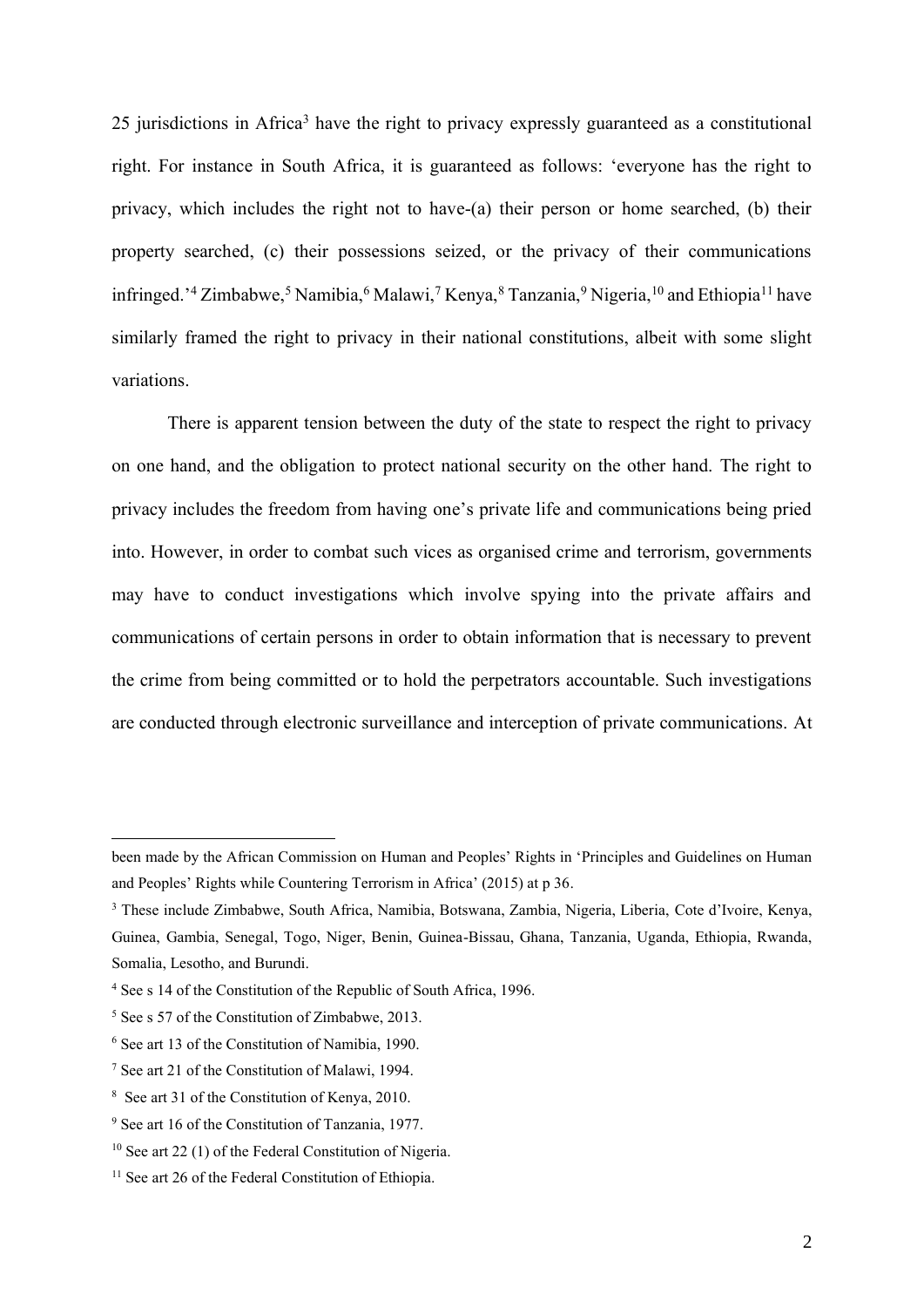least 13 African countries<sup>12</sup> have enacted legislation to empower government to conduct electronic surveillance and intercept private communications. Some countries have enacted legislation to specifically regulate interception of private communications, while in some countries, such authority is provided for and regulated through counter-terrorism legislation.<sup>13</sup> The power to conduct surveillance and intercept private communications is necessary and justified in circumstances where the state needs to combat organised crime, terrorism and similar vices.<sup>14</sup> However, serious concerns have also been raised regarding how governments conduct such investigations in a manner that excessively undermine the enjoyment of individual privacy.<sup>15</sup>

Concerns have also been raised regarding how governments abuse surveillance powers to spy into the private affairs of their opponents in order to gather information which is then used to suppress and stifle legitimate, democratic political activity.<sup>16</sup> Thus, although surveillance and interception of communications are indeed necessary for defending and protecting fundamental rights (from the siege of terrorism and organised crimes), these investigative methods can also be a serious threat to the enjoyment of the same rights,

<sup>12</sup> These include Zimbabwe, South Africa, Namibia, Botswana, Zambia, Nigeria, Kenya, Guinea, Gambia, Ghana, Tanzania, Malawi, and Seychelles.

<sup>&</sup>lt;sup>13</sup> For example, in Zimbabwe the government has enacted the Interception of Communications Act [Chapter] 11:20] while in Uganda, the authority to intercept private communications is also provided for in the Anti - Terrorism Act of 2002.

<sup>14</sup> See African Commission on Human and Peoples' Rights, 'Principles and Guidelines on Human and Peoples Rights while Countering Terrorism in Africa' (2015) 12-13.

<sup>15</sup> See Arthur Gwagwa and others, 'Protecting the Right to Privacy in Africa in the Digital Age' (2014) *Privacy International* 2.

<sup>16</sup> These concerns have led the United Nations to adopt Resolution 68/167: *The Right to Privacy in the Digital Age*, in December 2013. Also see United Nations Special Rapporteur, 'The Right to Privacy in the Digital Age' A/HRC/27/37 (2014) para 14 where the Rapporteur noted that 'There are credible indications to suggest that digital technologies have been used to gather information that has then led to torture and other ill-treatment.'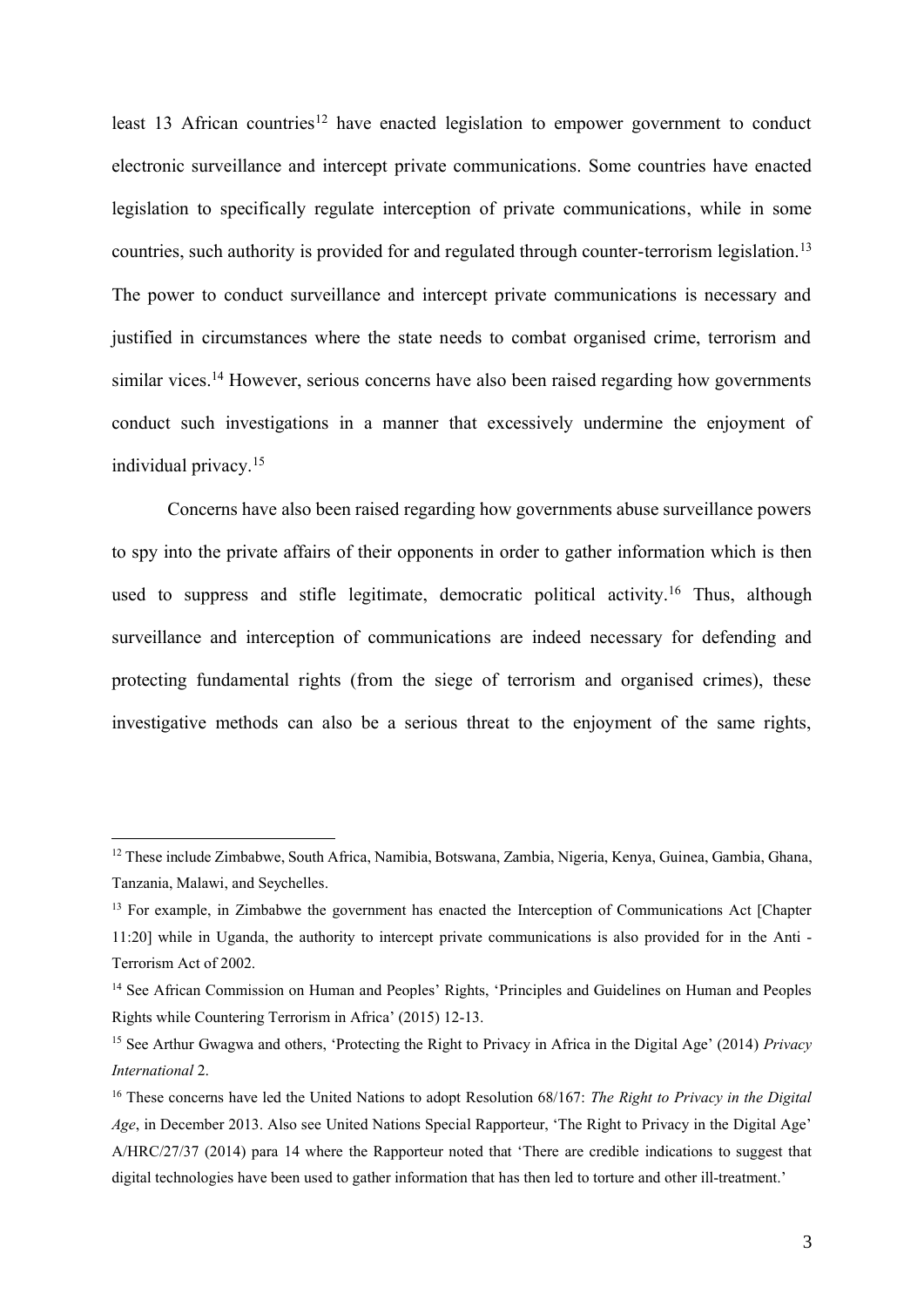especially the right to privacy.<sup>17</sup> As Badala Balule rightly observes, surveillance can result in the collection and storage of 'personal data and private information which can be aggregated to provide intimate and detailed profiles of the targeted individuals, resulting in an invasion of the concerned individuals' right to privacy.<sup>18</sup> This has led to efforts by the international community to develop a set of principles and guidelines to regulate communications surveillance.<sup>19</sup> One of these principles is proportionality.<sup>20</sup>

#### **2. Understanding the proportionality test**

Where communication surveillance is necessary, it must be conducted in accordance with the law and in a proportionate manner.<sup>21</sup> Guidelines and principles developed by experts are generally not regarded as binding international or domestic law, unless where such principles have evolved to become part of the rules of customary international law or are part of an international treaty that has been signed and ratified by governments. Therefore, one of

<sup>&</sup>lt;sup>17</sup> For instance, see Privacy International, 'State of Privacy Uganda' (2018) [<https://privacyinternational.org/state](https://privacyinternational.org/state-privacy/1013/state-privacy-uganda#commssurveillance)[privacy/1013/state-privacy-uganda#commssurveillance>](https://privacyinternational.org/state-privacy/1013/state-privacy-uganda#commssurveillance) accessed on 4 February 2019. It is noted that 'In late 2011, officials of the Chieftaincy of Military Intelligence (CMI) and Uganda Police Force (UPF), acting on presidential orders, used an intrusion malware, short for malicious software, to infect the communications devices of key opposition leaders, media, and establishment insiders.'

<sup>&</sup>lt;sup>18</sup> Badala Tachilisa Balule and Bojosi Otlhogile, 'Balancing the Right to Privacy and the Public Interest: Surveillance by the State of Private Communications for Law Enforcement in Botswana' (2015) 37(1) Statute Law Review 19–32.

<sup>19</sup> See United Nations Special Rapporteur, 'Promotion and Protection of Human Rights and Fundamental Freedoms While Countering Terrorism' U.N. Doc. A/69/397 (2014) at para 51. Also see United Nations Special Rapporteur, 'Promotion and Protection of all Human Rights, Civil, Political, Economic, Social and Cultural Rights, Including the Right to Development' A/HRC/34/60 (2017) paras 30-39. Also see African Commission on Human and Peoples' Rights, 'Principles and Guidelines on Human and Peoples Rights while Countering Terrorism in Africa' (2015).

 $20$  Ibid.

<sup>&</sup>lt;sup>21</sup> See 'International Principles on the Application of Human Rights to Communications Surveillance' officially launched in September 2013 during the session of the UN Human Rights Council in Geneva, available at <https://necessaryandproportionate.org/about> [Accessed on 4 February 2019].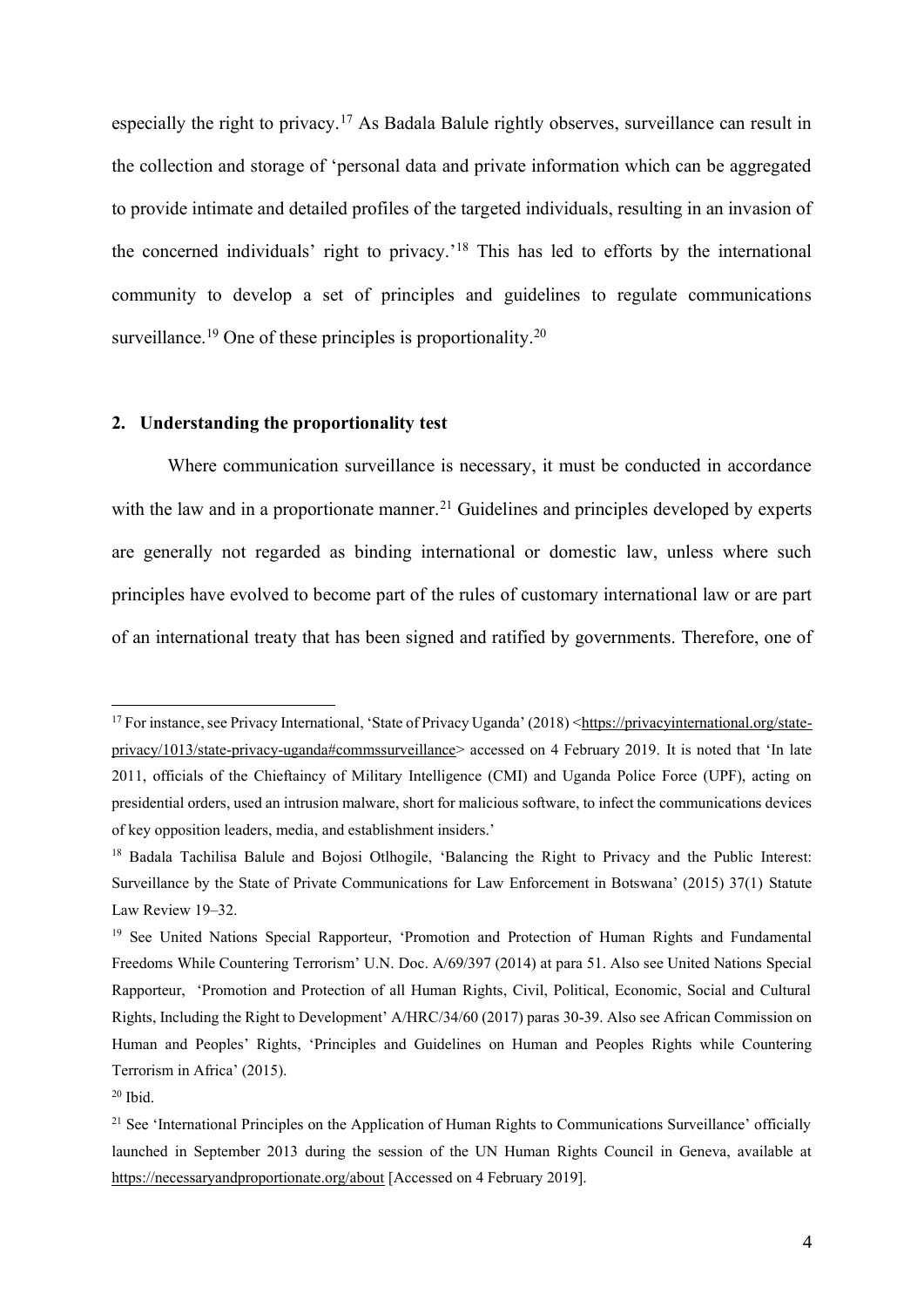the challenges to the application of the proportionality principle could be that it is a guideline which governments are not legally bound to adhere to, especially when confronted with problems as serious as those which threaten national security. However, this argument should not hold much water especially in jurisdictions that are bound by the International Covenant on Civil and Political Rights (ICCPR)<sup>22</sup> because the Human Rights Committee has interpreted article 17 of the ICCPR to impose a duty on state parties to ensure that, 'any interference with privacy must be proportional to the end sought and be necessary in the circumstances of any given case'. 23

Furthermore, the principle of proportionality is not peculiar to the regulation of communication surveillance and the right to privacy. This principle is also recognised under the limitation clauses in the Bill of Rights of some of the African state constitutions, especially those with English common law background.<sup>24</sup> The principle of proportionality is applied to assess the constitutionality of conduct or measures which limit fundamental rights. <sup>25</sup> Thus, although proportionality of communication surveillance may be regarded as one of the international principles developed with a specific interest to strike a balance between the enjoyment of such rights as privacy and the need to protect national security, it ought to be appreciated that this principle already exist as part of the domestic constitutional law for most

<sup>22</sup> Of 16 December 1966.

<sup>23</sup> See *Toonan v Australia* Communication No. 488/1992 at para. 8.3 and *Antonius Cornelis Van Hulst v. Netherlands*, Communication No. 903/1999 at para 7.3. Also see *M.G v Germany*, Communications No. 1482/2006 at paras10.1 and 10.2.

<sup>&</sup>lt;sup>24</sup> For example, see the national constitutions of Zimbabwe (section 86), South Africa (section 36) and Kenya (section 24), Malawi (Section 44).

<sup>25</sup> George Barrie, 'The Application of the Doctrine of Proportionality in South African Courts' (2013) 28 *South African Journal of Public Law*, p 40.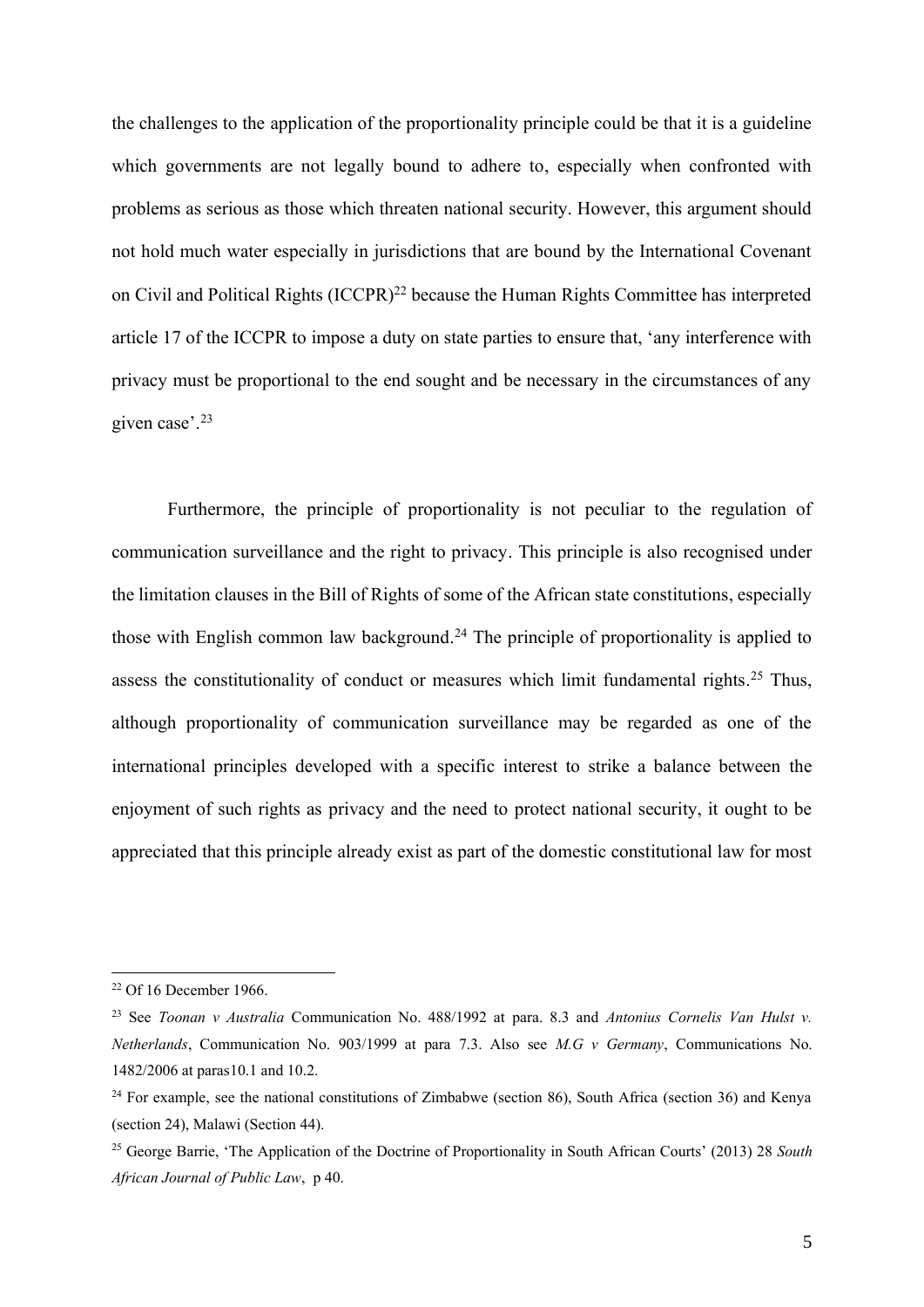African states. In that sense, the principle that communication surveillance must be proportionate is part of municipal law and is enforceable in most jurisdictions on the continent.

South Africa, which is one of the leading constitutional democracies on the continent, has a rich jurisprudence on the application of the principle of proportionality in the context of fundamental rights limitation. The courts have taken the view that the principle of proportionality in its broad sense:

'..is a safeguard for the individual, over and above traditional methods of controlling the state's administration. It involves a balancing act between the competing interests and objectives of the state… Proportionality demands that when an individual's rights are affected or threatened by state action, only such action shall be countenanced which is suitable, necessary and not out of proportion to the gains to the community.<sup>26</sup>

In respect of communication surveillance, a committee of experts has noted that:

'Decisions about communications surveillance must be made by weighing the benefit sought to be achieved against the harm that would be caused to the individual's rights and to other competing interests, and should involve a consideration of the sensitivity of the information and the severity of the infringement on the right to privacy.<sup>27</sup>

The African Court of Human and Peoples' Rights seems to have not yet pronounced itself on this subject, but elsewhere, the European Court of Human Rights has made a similar

<sup>26</sup> George Barrie, 'The Application of the Doctrine of Proportionality in South African Courts' (2013) 28 *South African Journal of Public Law*, p40.

<sup>&</sup>lt;sup>27</sup> See 'International Principles on the Application of Human Rights to Communications Surveillance' officially launched in September 2013 during the session of the UN Human Rights Council in Geneva, available at <https://necessaryandproportionate.org/about> [Accessed on 4 February 2019].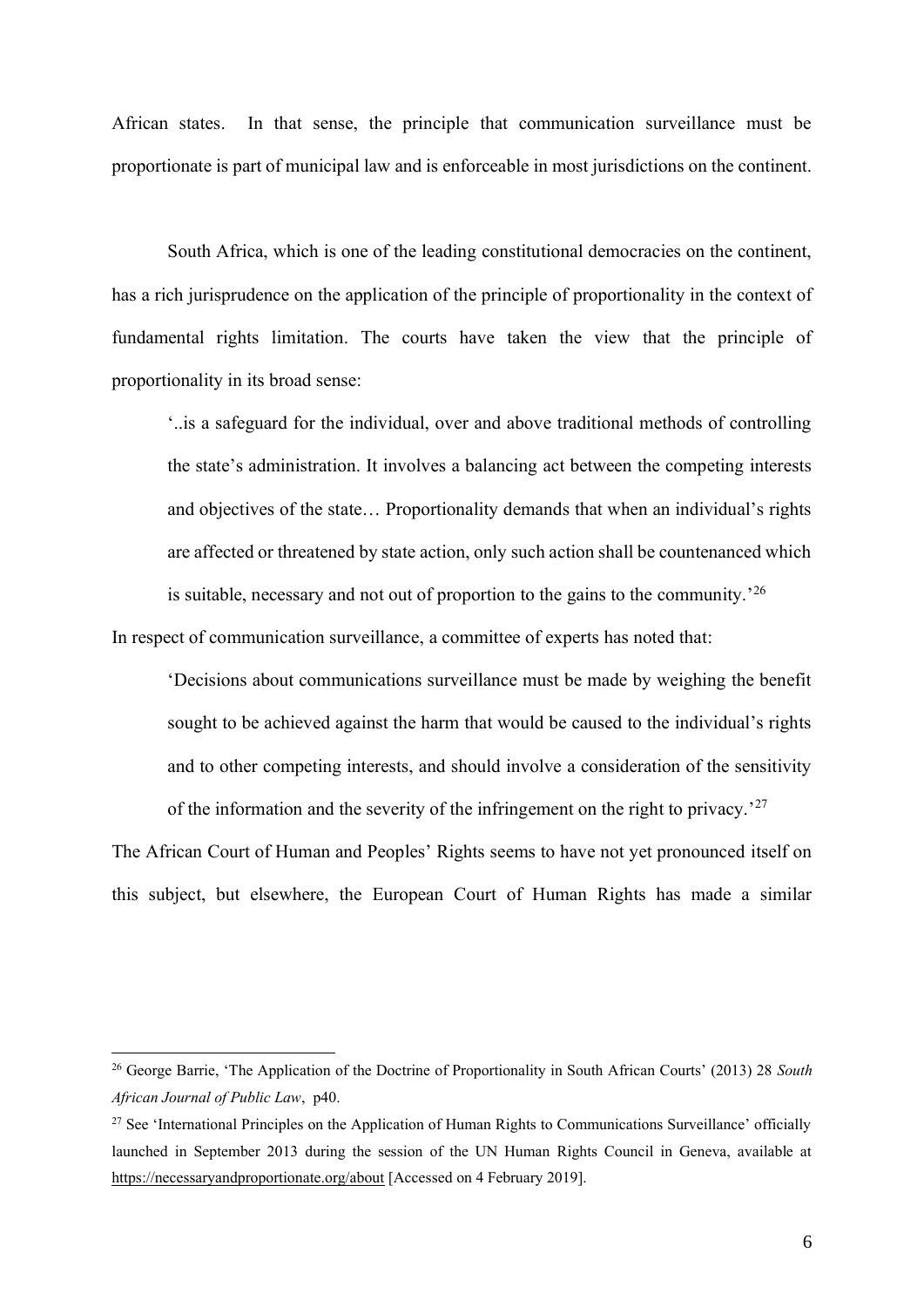interpretation as quoted above.<sup>28</sup> But how is this proportionality test applied in practice, when making decisions regarding communication surveillance?

It seems that the proportionality test is a two-stage inquiry. First, is the inquiry into the necessity of communication surveillance. Here, the question is not whether surveillance is desirable or convenient. Rather the question is whether, given the circumstances of the case, there is a pressing need to conduct surveillance in order to protect a legitimate interest or purpose?<sup>29</sup> If the answer to this question is in the affirmative, then the inquiry will progress to the second stage where the agency must determine (in light of the circumstances) the appropriate terms and conditions of surveillance. Crucially, the terms and conditions must stipulate the nature and scope of communications or information to be intercepted, the target persons, the equipment to be used, and the period for surveillance as well as mechanisms for monitoring, to ensure that the surveillance is conducted in accordance with the terms and conditions. These terms and conditions should be proportionate in the sense that they should not subject the targeted person to surveillance whose nature, extent, and scope is more than what is necessary to achieve the purpose for which the surveillance has been authorised. In particular, the terms of the warrant for surveillance must ensure that:

'information accessed will be confined to that [which is] reasonably relevant to the crime alleged and any excess information collected will be promptly destroyed or

<sup>28</sup> *S and Marper v United Kingdom* (2009) 48 EHRR 50 at para 118. Also see *Gillan and Quinton v United Kingdom* (2010) 50 EHRR 45 at para 56.

<sup>&</sup>lt;sup>29</sup> This may entail an inquiry into whether 'there is a high degree of probability that a serious crime has been or will be committed; evidence of such a crime would be obtained by accessing the protected information sought; other available less invasive investigative techniques [are unavailable or] have been exhausted.' See International Principles on the Application of Human Rights to Communications Surveillance available on <https://necessaryandproportionate.org/principles> [accessed on 4 September 2018].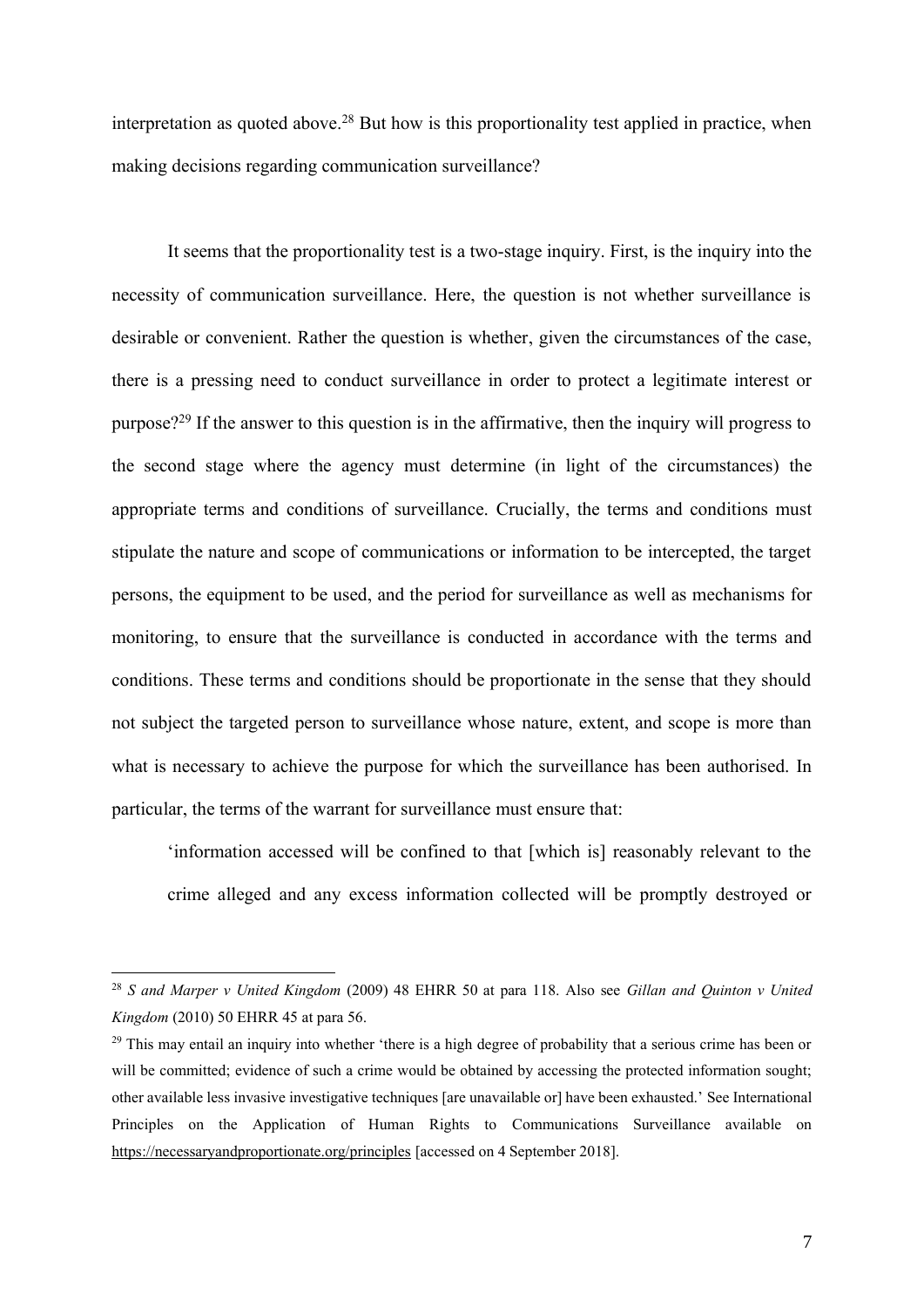returned; and information is accessed only by the specified authority and used for the purpose for which authorisation was given.<sup>30</sup>

Contemporary discussions are focused on identifying mechanisms which should be established in communication surveillance regulatory frameworks (such as legislation) in order to ensure that these principles are adhered to and given effect to at national levels. <sup>31</sup> This paper seeks to contribute to these conversations, particularly by suggesting and discussing the nature of regulatory authorities or agencies which ought to be mandated by surveillance laws to adjudicate over applications or requests for warrants of communications surveillance. Thus, the central question to be discussed in this paper is: what sort of regulatory authorities should be entrusted with the power to authorise communications surveillance, if the principle of proportionality is be achieved, and what is the role of the judiciary?

Admittedly this question has been discussed elsewhere and recommendations have been made<sup>32</sup>, albeit without addressing in greater detail certain points *in limine*-questions relating to contextual realities of the different jurisdictions and conceptual hesitations about the right to privacy. These include questions which challenge the legitimacy and relevance of the proportionality principle itself. Policy reform on this subject cannot be achieved without first responding to the following question: Why should governments (in the first place) be concerned about protecting the right to privacy, which is sometimes viewed as an individual

<sup>&</sup>lt;sup>30</sup> See International Principles on the Application of Human Rights to Communications Surveillance available on <https://necessaryandproportionate.org/principles> [accessed on 4 September 2018].

<sup>31</sup> See Gwagwa (n 15) 1-13. Also see Privacy International, 'Guide to International Law and Surveillance' (2017) *Privacy International,* p 12-26. Also see Amie Stepanovich and Drew Mitnick, 'Universal Implementation Guide for the International Principles on the Application of Human Rights to Communication surveillance' (2015) *Access,* p 16-22.

<sup>&</sup>lt;sup>32</sup> See for instance See Gwagwa (n 15) Also see Stepanovich and Mitnick (n 31).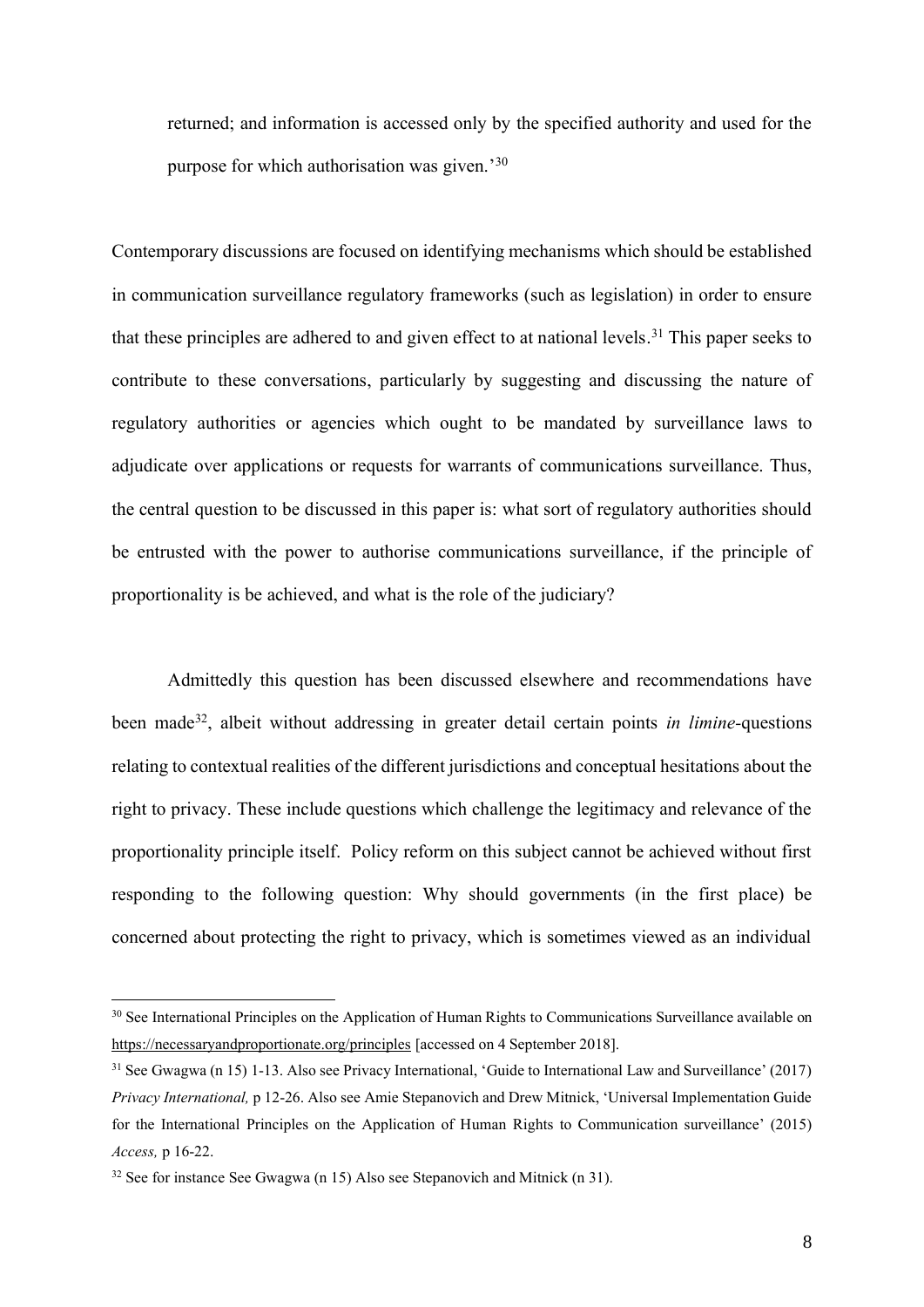luxury when they are faced with challenges such as organised crime and terrorism, which pose existential threats to states and society? This question must be answered in order to justify why the right to privacy should not be disproportionately limited when the state fulfils its duties towards protecting national security.

# **3. The significance of the right to privacy**

The origins of the right to privacy is a highly contested subject. Some scholars and jurists<sup>33</sup> regard this right as having originated from the English common law, while others, such as John Thauberger, forcefully reject this and instead argue that the right to privacy 'is purely an American development.<sup>34</sup> It can also be argued that certain elements of the right to privacy were already recognised in the African indigenous law long before the advent of the English law on the continent.<sup>35</sup> The debate regarding where the idea of a right to privacy was originally conceptualised is therefore something that will continue to rage amongst scholars. However, what is important at this juncture is to analyse what the right to privacy means in order to establish what this right entails, which in turn makes it so significant to the extent that there is

<sup>33</sup> Such as Judge Clooney. See Thomas Cooley, *Treatise on the Law of Torts or the Wrongs Which Arise Independent of Contract* (2nd ed, Callaghan, 1879) p 29. Also see Iain Currie and Johan De Waal, *The Bill of*   $Rights$  *Handbook* ( $5<sup>th</sup>$  ed, Juta, 2005) p 316.

<sup>34</sup> See John Thauberger, 'Right to Privacy' (1965) Vol. 30 (3) *Saskatchewan Bar Review*, p 167-168.

<sup>&</sup>lt;sup>35</sup> For instance as a rule of custom, there are certain places such as the bedroom and possessions [for example personal clothes] which are treated with utmost respect to the extent that they should not be invaded or seized. In some African cultures, this principle is respected even when a person is deceased, to the extent that the deceased's personal possessions cannot be tampered with until certain rituals have been conducted.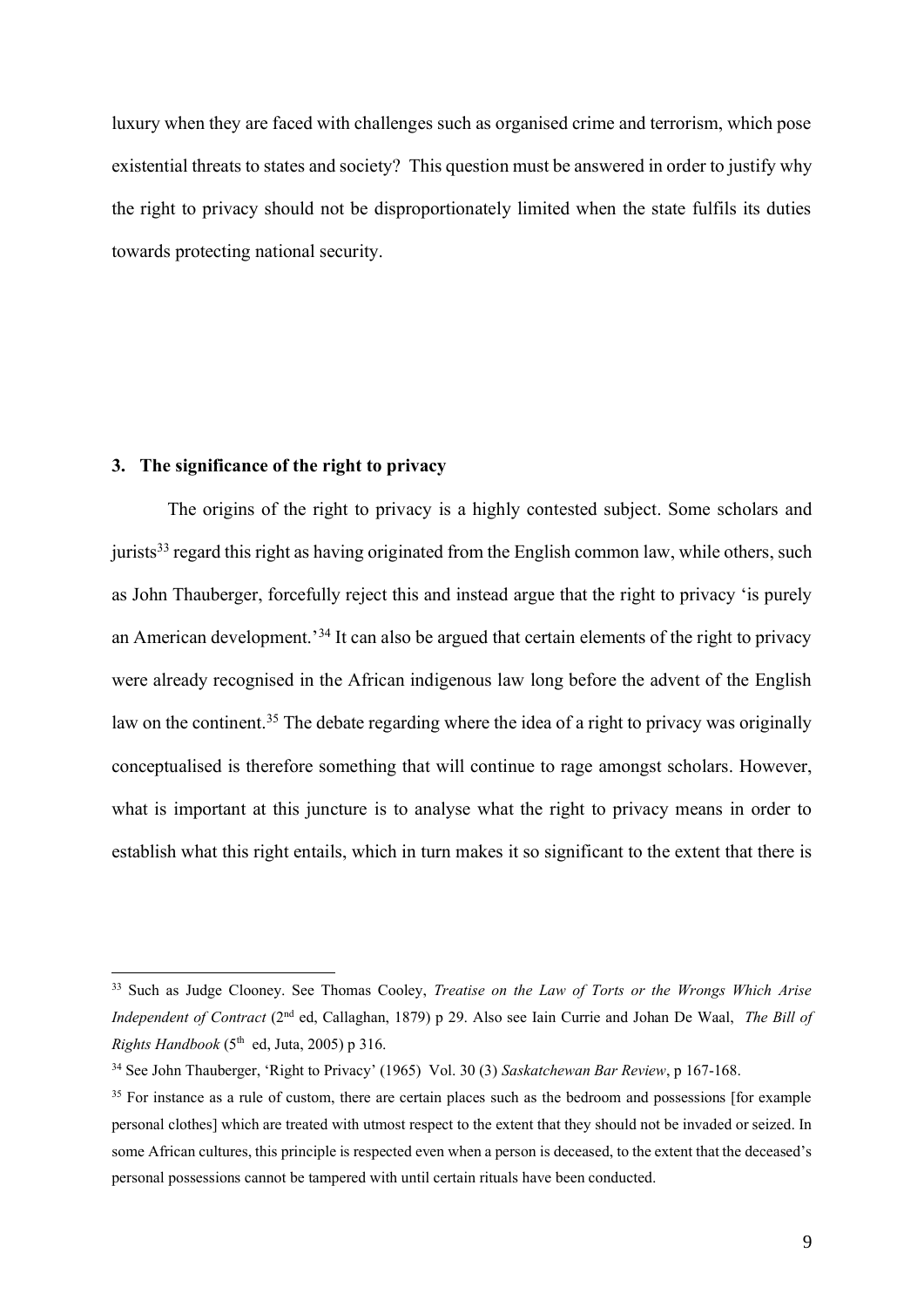need to ensure proportionate balance between the obligation to respect individual privacy and the duty to protect national security, when authorising communications surveillance.

The African Charter, as indicated above, is silent on the right to privacy and there is therefore nothing in its provisions which identifies the obligations created by this right. Even though in some African jurisdictions the law identifies elements of this right (such as freedom from having one's home searched) these elements are only cited as examples of what this right entails. They are not by themselves an exhaustive enumeration of what the right to privacy entails. Thus, we have to go beyond the legal texts in order to interpret what the right to privacy really mean.

In this connection, some of the prominent scholars on this subject have provided useful views on what they think the right to privacy entails. Judge Clooney described it as the right to be let alone.<sup>36</sup> Samuel Warren<sup>37</sup> argues that it is the right to determine to what extent one's thoughts, sentiments, and emotions should be communicated to others. Allan Westin<sup>38</sup> defines it as the right of an individual to determine 'what information about himself or herself should be known to others.' He also defines it as the freedom from being observed by others.<sup>39</sup> Lloyd Weinreb<sup>40</sup> says it entails the right to conceal or withhold from others certain information. Ian

<sup>&</sup>lt;sup>36</sup> See Thomas Cooley, *Treatise on the Law of Torts or the Wrongs Which Arise Independent of Contract* (2<sup>nd</sup> ed, Callaghan, 1879) p 29. Also see William Prosser, 'Privacy'(1960) Vol 48 (3) *California Law Review*, at p 389.

<sup>37</sup> See 'Right to Privacy.' (1890) Vol 4 (5) *Harvard Law Review*, p 198. He borrowed these views from Yates J, who in *Millar v Taylor* 4 Burr 2303, 2379 (1769) said 'certain every man has a right to keep his own sentiments, if he pleases. He has certainly a right to judge whether he will make them public, or commit them only to the sight of his friends.'

<sup>38</sup> See 'Social and Political Dimensions of Privacy' (2003) (Vol 59 (2) *Journal of Social Issues*, p 43.

<sup>39</sup> Ibid at p 432.

<sup>40</sup> See Lloyd Weinreb, 'The Right to Privacy' in Paul Frankel etal, *The Right to Privacy* ( Cambridge University Press, 2000) p 26.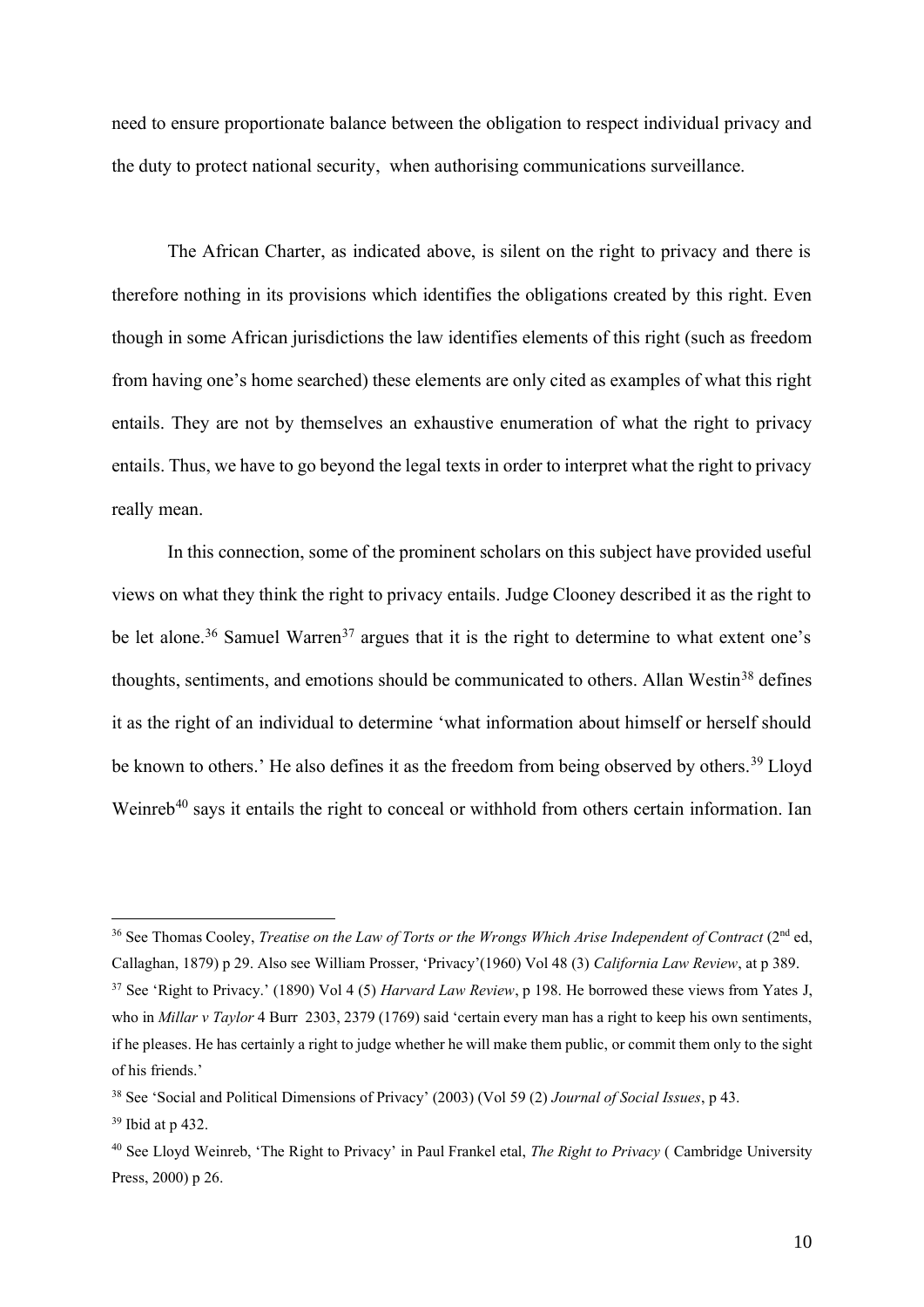Currie and Johan De Waal<sup>41</sup> say the right to privacy is violated when there is an illegal intrusion on someone's personal privacy or when there has been an unlawful disclosure of private facts or information about a person.<sup>42</sup>

In their attempt to define the right to privacy, it seems different scholars have put different emphasis on different elements of privacy. Thus, the above postulations on what the right to privacy entails are useful but none of them on their own sufficiently captures and explains the full scope of this right. The right to privacy cannot be limited to information or data privacy because it also includes the right not to have one's place of abode searched or intruded.<sup>43</sup> Equally its scope cannot be limited to the right not to be observed by the public or the right to be let alone because the right to privacy includes certain positive obligations to promote and fulfil it. As has been rightly argued by Henry Shue<sup>44</sup> and other scholars,<sup>45</sup> every fundamental right creates at least four types of obligations namely; the duty to respect, the duty to protect, the duty to promote, and the duty to fulfil. Therefore, if the right to privacy is defined as the freedom not to be observed by others or the right to be let alone, this would give a false impression that this right creates negative obligations only and does not create positive obligations to promote and fulfil it. Certainly, the right to privacy also creates positive obligations to promote and fulfil it. For instance, government's obligations are not limited to refraining from interfering with one's personal privacy, but it could be argued that, they also

<sup>&</sup>lt;sup>41</sup> See *The Bill of Rights Handbook* (5<sup>th</sup> ed, Juta, 2005) p 316.

<sup>42</sup> Also see UN Human Rights Committee (HRC), *CCPR General Comment No. 16: Article 17 (Right to Privacy), The Right to Respect of Privacy, Family, Home and Correspondence, and Protection of Honour and Reputation*, 8 April 1988 at para 8.

<sup>&</sup>lt;sup>43</sup> This is reflected in a number of national constitutions in Africa. See for example section 14 (a) of the Constitution of South Africa, 1996 and section 57 (a) of the Constitution of Zimbabwe, 2013. Also see Table 1 below.

<sup>44</sup> See *Basic Rights: Subsistence, Affluence and US Foreign Policy* (Princeton University Press, 1980) p 60.

<sup>&</sup>lt;sup>45</sup> Who include Iain Currie and Johan De Waal, *The Bill of Rights Handbook* (6<sup>th</sup> ed, Juta, 2013) p 568.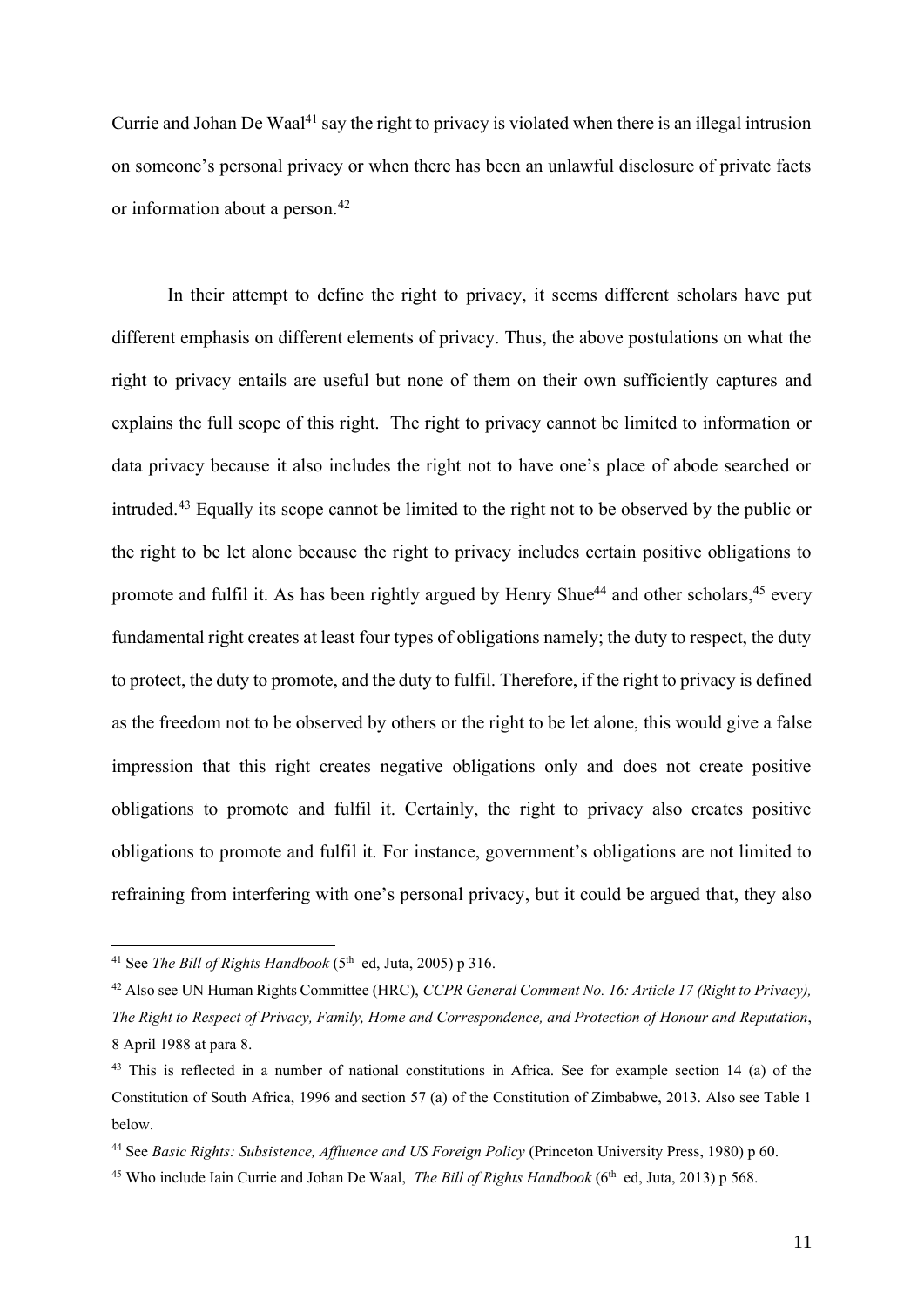include the duty to create conditions (such as housing) necessary for every person to enjoy that right. What then is the right to privacy?

It seems appropriate to define the right to privacy as the right to enjoy personal privacy. This includes freedom from having personal privacy spaces invaded or intruded by government and other persons. But what does personal privacy mean? In most African jurisdictions<sup>46</sup>, the following have been accepted as falling within the privacy sphere: sexual intimacy, personal thoughts, places where humans live or abode, certain personal possessions such as clothing, and records containing certain personal details such as medical reports. In that sense, one's right to privacy is violated when their private information or personal data is disclosed without their consent,when their home or property is invaded by other people without their consent, when their personal possessions are seized, or when their private communications are intercepted without their consent.

However, it is important to caution that these are not the only aspects of life which are or should be considered as part of the privacy sphere. The full scope of what constitutes personal privacy ultimately depends on context, which differs from one society to the next, and even in one society, it differs from time to time. The context is influenced by a number of factors but more importantly by the society's socio-cultural values and beliefs.<sup>47</sup> Certain conduct is regarded as a matter of personal choice because socio-cultural values of society

<sup>46</sup> For example see section 31 of the Constitution of Kenya; section 21 (1) of the Constitution of Malawi; section 22 (1) of the Constitution of Nigeria and section 16 (1) of the Constitution of Tanzania. These provisions are mimicked in Constitutions across the continent. See Table 1 below.

<sup>47</sup> Lloyd Weinreb, 'The Right to Privacy' in Paul Frankel etal, *The Right to Privacy* ( Cambridge University Press, 2000) p 30 and 42-44.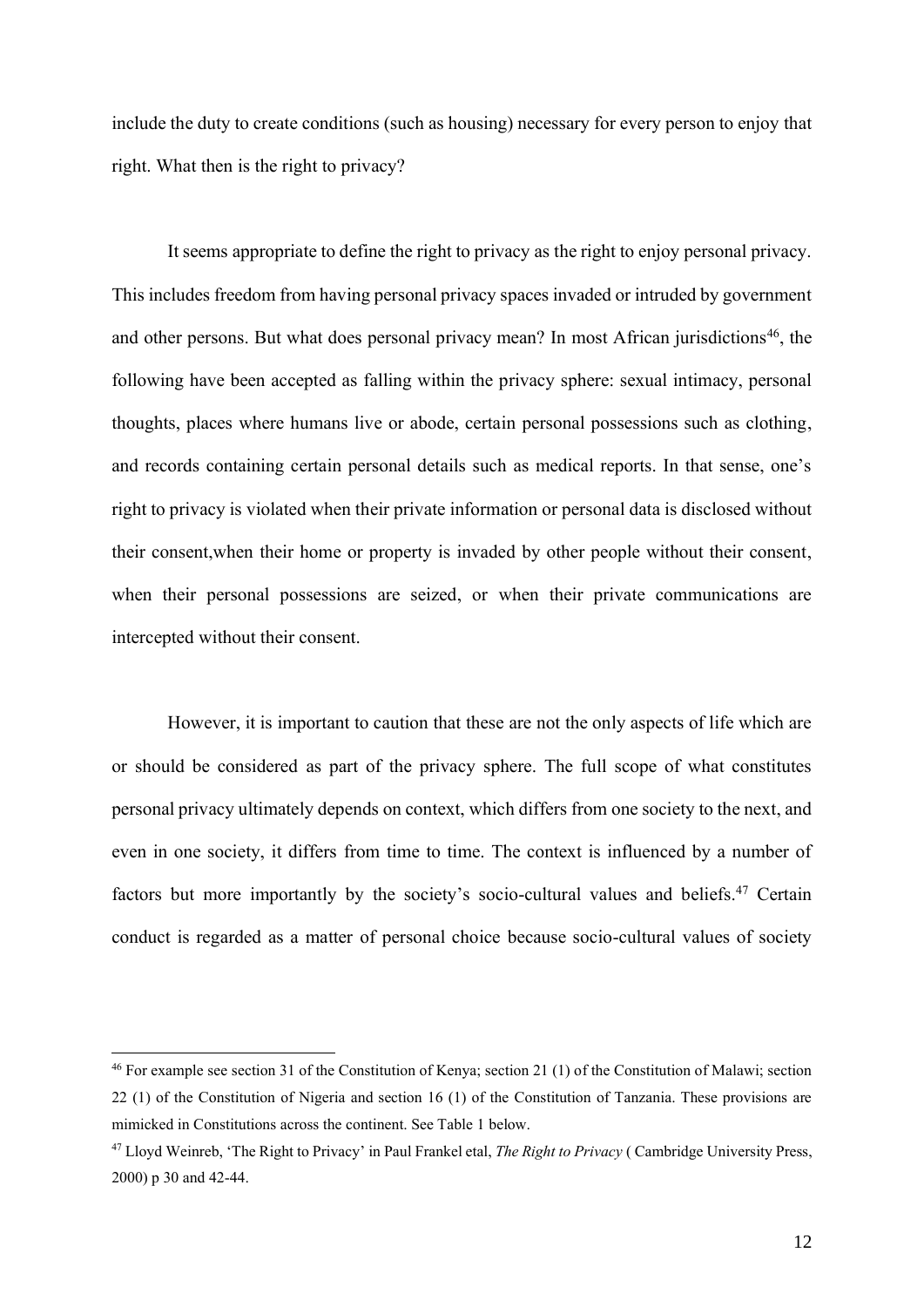dictate so.<sup>48</sup> A good example is the issue of same sex marriage which is regarded in some societies as culturally acceptable, while in some, it is considered to be uncultural, and the law does not protect it under the right to privacy. For instance, in South Africa, the decision to form and consummate same sex marriage is accepted as a private decision, while in countries like Zimbabwe and Uganda, it is forbidden to form and consummate such relationships, and therefore, it is not considered to be a matter of private choice. Thus, whereas in South Africa the decision to marry a person of same sex is a privacy issue, in Zimbabwe that decision does not fall within the realm of personal privacy.

The context (which determines whether something is within the realm of privacy or not) is also influenced by society's political philosophy which in turn determines the system of governance.<sup>49</sup> In societies based on authoritarian government systems, where the state is keen to control human behaviour, there is little room for individual autonomy from society and the state, and the scope of the privacy sphere is usually narrower than in those societies that are based on liberal democratic ethos. Thus, in liberal democratic societies, where individuals are autonomous, the realm of personal privacy is wide, and consequently, the right to privacy may be claimed in respect of numerous interests or things.

It must be noted, however, that society's political philosophy and socio-cultural values are not static. They are a subject of intergenerational and intra-generational negotiations, and consequently, they are constantly changing. As a result, the realm of what is considered as 'private sphere' keeps changing from time to time, even in one society. Thus, the scope of the

<sup>48</sup> See Allan Westin, 'Social and Political Dimensions of Privacy'(2003) Vol 59 (2) *Journal of Social Issues*, p 433.

<sup>49</sup> Ibid at p 432.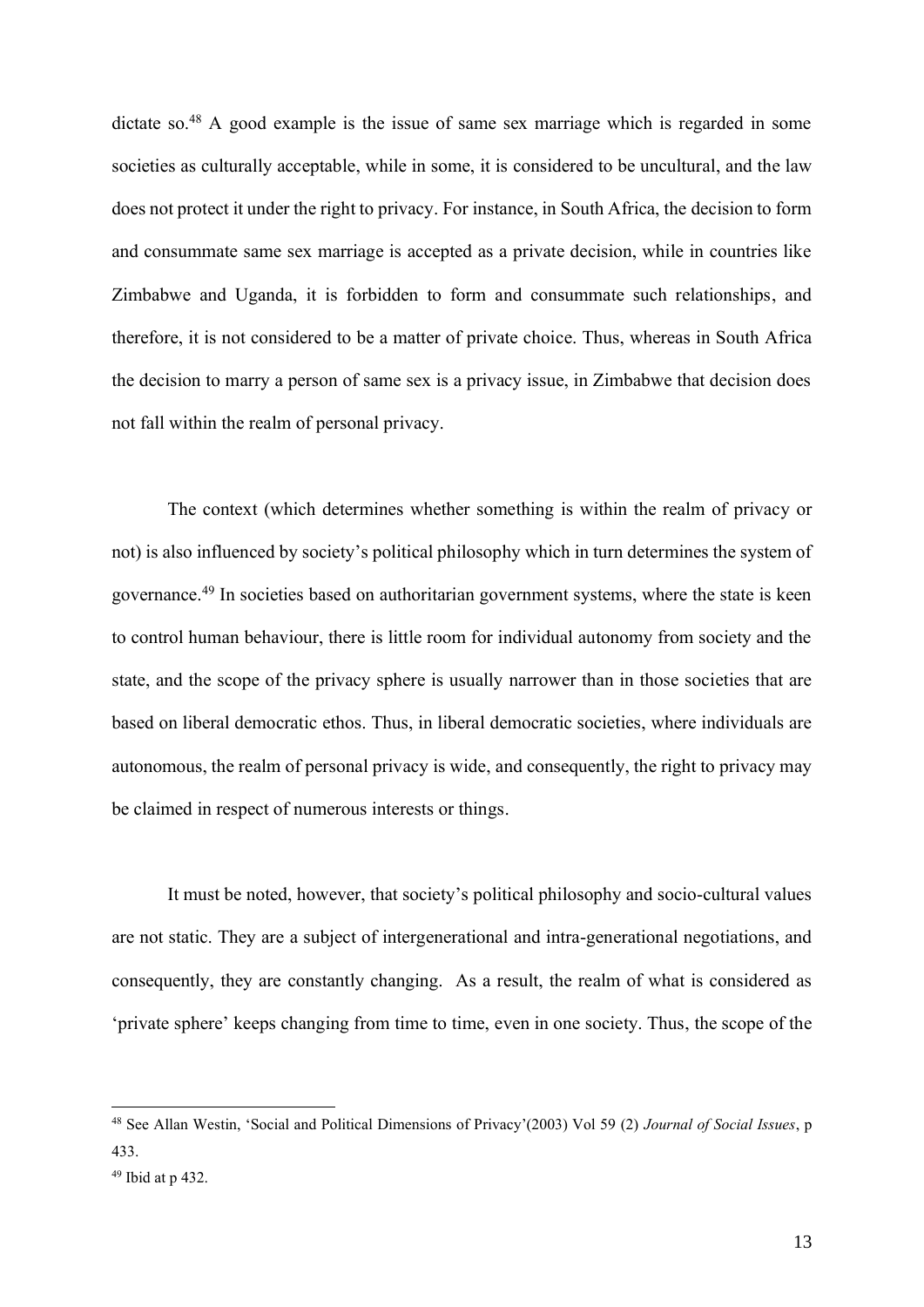right to privacy is constantly changing and 'debates over privacy are never-ending, for they are tied to changes in the norms of society as to what kinds of personal conduct are regarded as beneficial, neutral, or harmful to the public good.<sup>50</sup> However, What can be said with certainty is that the right to privacy entails the right to enjoy personal privacy, which includes freedom from unlawful surveillance of the person and their relationships or their personal communications. 51

Having examined what the right to privacy means, I now turn to analysing why this right deserves protection to the extent that it should not be disproportionately limited when governments seek to address national security challenges which pose an existential threat to society and the state.

Certain theoretical or ideological assumptions and peculiar contextual realities have led to the perception that, the right to privacy does not deserve protection when the country is faced with more serious and imminent challenges which threaten national security.<sup>52</sup> This stems from the idea that individual rights are subservient to collective rights and interests. By its nature, the right to privacy is an individual right<sup>53</sup>, whereas protection of national security is a public interest. In that sense, some may argue that when a conflict arises between the right to privacy

<sup>50</sup> Ibid at p 433.

<sup>51</sup> See note 42 above.

 $52$  This view is well captured and reflected in the presentation by the former UK Foreign Secretary, William Hague at the Info-security Europe conference in 2016 where he said 'The answer [to the question regarding what is more important between privacy and national security] will come through public debate, through unfortunate cases and a new batch of laws. And I can only see that ending up in one place; because seeing what I have [seen] on security and how unacceptable it is in a modern society for the security of the mass of the population to be jeopardised.' For an in-depth critique of this speech see Danny Palmer, 'Security versus privacy: There's only going to be one winner' *ZDNet* (London, 9 June 2016) Available at: [https://www.zdnet.com/article/security-versus-privacy](https://www.zdnet.com/article/security-versus-privacy-theres-only-going-to-be-one-winner/)[theres-only-going-to-be-one-winner/](https://www.zdnet.com/article/security-versus-privacy-theres-only-going-to-be-one-winner/) [Accessed on 4 September 2018].

<sup>53</sup> Although it can also be claimed by a group of people.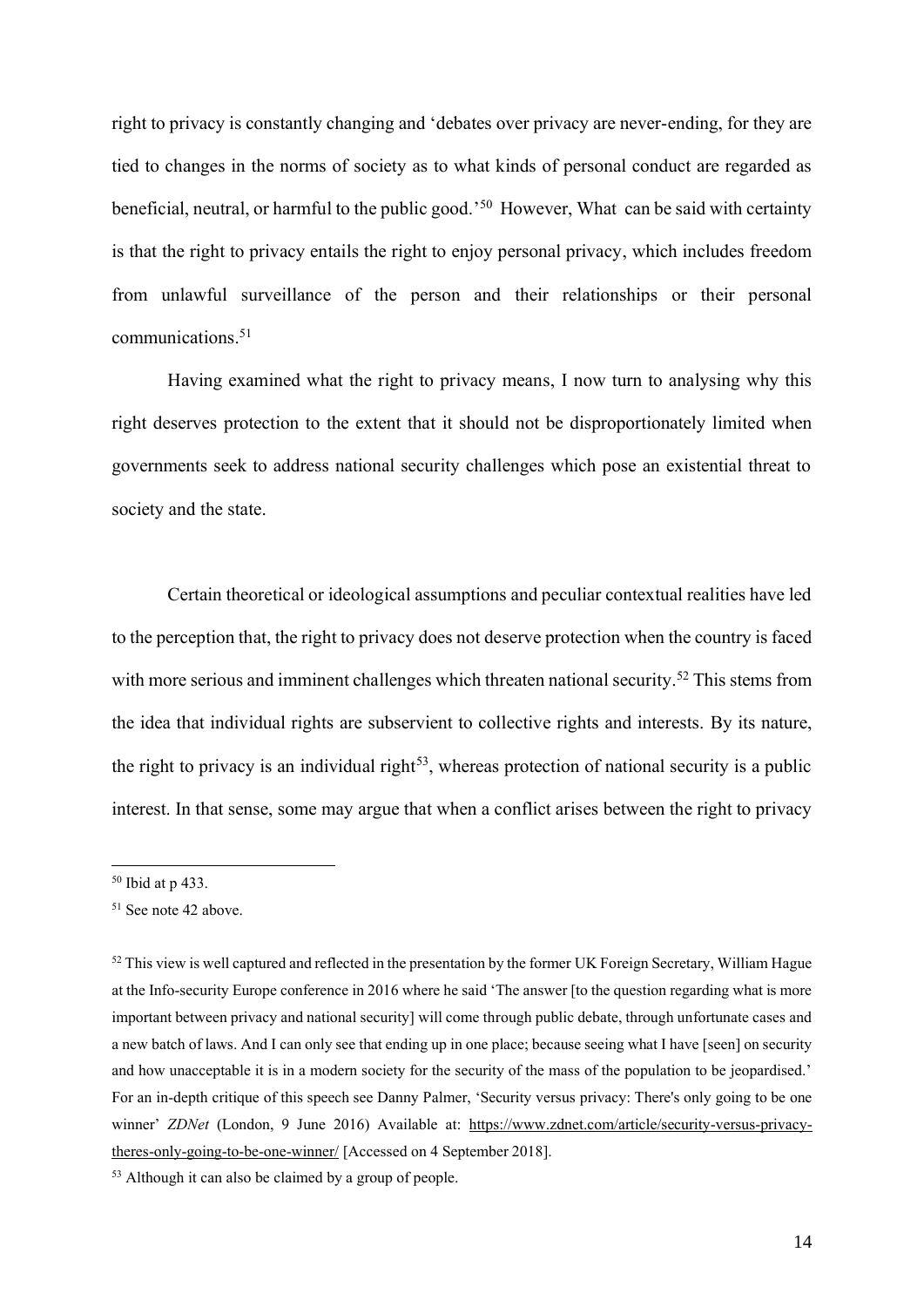and the need to protect national security, the former must give in to the demands of the latter. For that reason, when surveillance legislation is drafted and enacted, more emphasis is put on giving the state adequate powers to conduct surveillance to protect national security and very little attention is paid towards creating strong mechanisms which ensure that the right to privacy is not disproportionately limited. Checks and balances in the process of securing warrants for surveillance may be viewed as unnecessary inconveniences. In fact, it is sometimes argued that if one does not have anything wrong or criminal which they have done (to undermine national security) then there is nothing to hide and there is no need to worry about the impact of surveillance on their privacy.<sup>54</sup> These counter arguments against the proportional limitation of the right to privacy are based on poor understanding of the purpose served by the right to privacy.

The right to privacy is guaranteed in order to protect human dignity.<sup>55</sup> Human dignity is a multi-faceted concept. At its core, however, is the understanding that a human being has intrinsic or inherent worthiness, and therefore, is worthy to be treated with a certain measure of respect and concern by the society and other human beings.<sup>56</sup> Privacy is constitutionally guaranteed as part of the respect that is due to the human being. But more importantly, the

<sup>&</sup>lt;sup>54</sup> For a comprehensive discussion and critique of this argument, see Daniel Solove, 'Nothing to Hide: The False Trade-off between Privacy and Security' in Daniel Solove (ed) *Nothing to Hide: The False Trade-off Between Privacy and Security* (Yale University Press, 2011).

<sup>55</sup> See Luciano Floridi, 'On Human Dignity as a Foundation for the Right to Privacy' (2016) *Springer Science + Business Media Dordrecht*, p 308. Also see Report of the United Nations Special Rapporteur on the Right to Privacy, 'Promotion and Protection of all Human Rights, Civil, Political, Economic, Social and Cultural Rights, Including the Right to Development' A/HRC/34/60 (2017) para 29. Also see *National Coalition for Gay and Lesbian Equality v Minister of Justice* 1999 (1) SA 6; 1998 (12) BCLR 1517 at para 30.

<sup>56</sup> Laurie Ackermann, *Human Dignity: Lodestar for Equality in South Africa*. (Juta, 2013) p 56. This view was also echoed in *S* v *Makwanyane* [1995] 1995 (6) BCLR 665 at para 328 where Justice O'regan said 'The importance of dignity as a founding value of the new Constitution cannot be overemphasised. Recognising a right to dignity is an acknowledgement of the intrinsic worth of human beings: human beings are entitled to be treated as worthy of respect and concern.'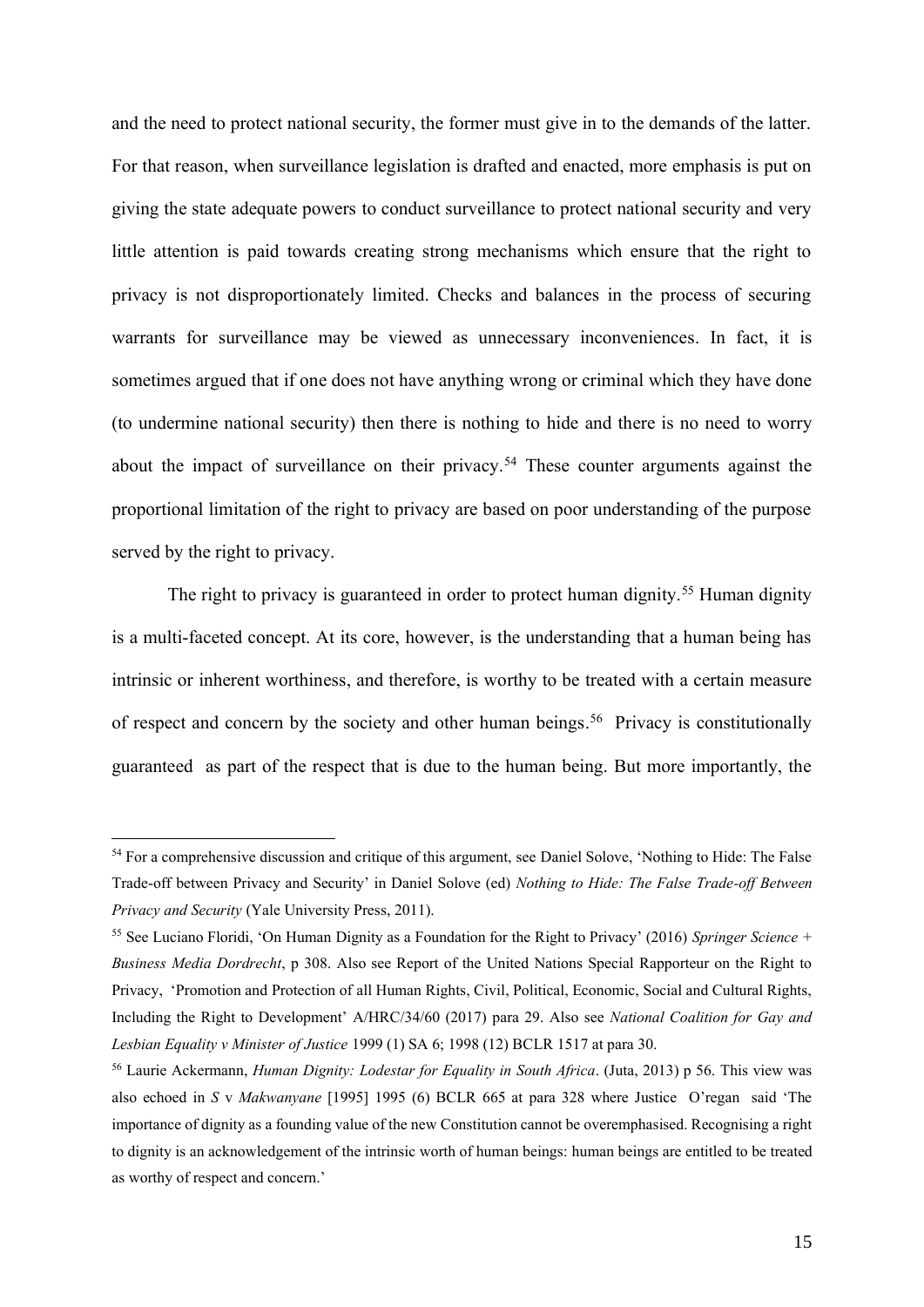human being is understood to have inherent capabilities, which amongst others,<sup>57</sup> include: the capability to exercise his or her own judgement, be autonomous from society, develop and assert their own personality, to form relationships, and to actively influence how his or her society should be shaped.<sup>58</sup>

There seems to be consensus amongst a number of scholars<sup>59</sup> that the right to privacy is based on the philosophical understanding that, although a person lives in a community with others (the public sphere), he or she is nevertheless an autonomous individual who requires personal space (private sphere) which is insulated from the rest of the community. This view has also been endorsed by courts of law<sup>60</sup> and by the United Nations human rights bodies.<sup>61</sup> The personal space is a necessity for every human being because that is the space where the human being can organise his or her personal thoughts, keep certain information about himself or herself which he or she desires to remain private, and form as well as consummate intimate relationships. In a world that is increasingly harsh, it is also a space where the human being

<sup>&</sup>lt;sup>57</sup> Such as to have self-awareness and a sense of self-worth, to develop personalities, to strive for self-fulfilment in life and to enter into meaningful relationships with others. See Laurie Ackermann, Supra note 56.

<sup>58</sup> Laurie Ackermann, *Human Dignity: Lodestar for Equality in South Africa*. (Juta, 2013) p 23-24. Also see Sandra Liebenberg, 'The Value of Human Dignity in Interpreting Socio-economic Rights' (2005) *South African Journal on Human Rights*, p 7.

<sup>59</sup> See Lloyd Weinreb, 'The Right to Privacy' in Paul Frankel etal, *The Right to Privacy* ( Cambridge University Press, 2000) p 25.

<sup>60</sup> For example, in *Bernstein* v *Bester* 1996 (4) BCLR 449 (CC); 1996 (2) SA 751 (CC) at paras 65 and 67 where Justice Ackermann said 'rights, like the right to privacy, are not based on a notion of the unencumbered self, but on the notion of what is necessary to have one's autonomous identity . . . In the context of privacy this means that it is . . . the inner sanctum of the person such as his or her family life, sexual preference and home environment which is shielded from erosion by conflicting rights of the community.' Also see *National Coalition for Gay and Lesbian Equality v Minister of Justice* 1999 (1) SA 6; 1998 (12) BCLR 1517 at para 32 and 117.

<sup>&</sup>lt;sup>61</sup> See Report of the United Nations Special Rapporteur, 'Promotion and Protection of Human Rights and Fundamental Freedoms while Countering Terrorism' (2009) A/HRC/17/34.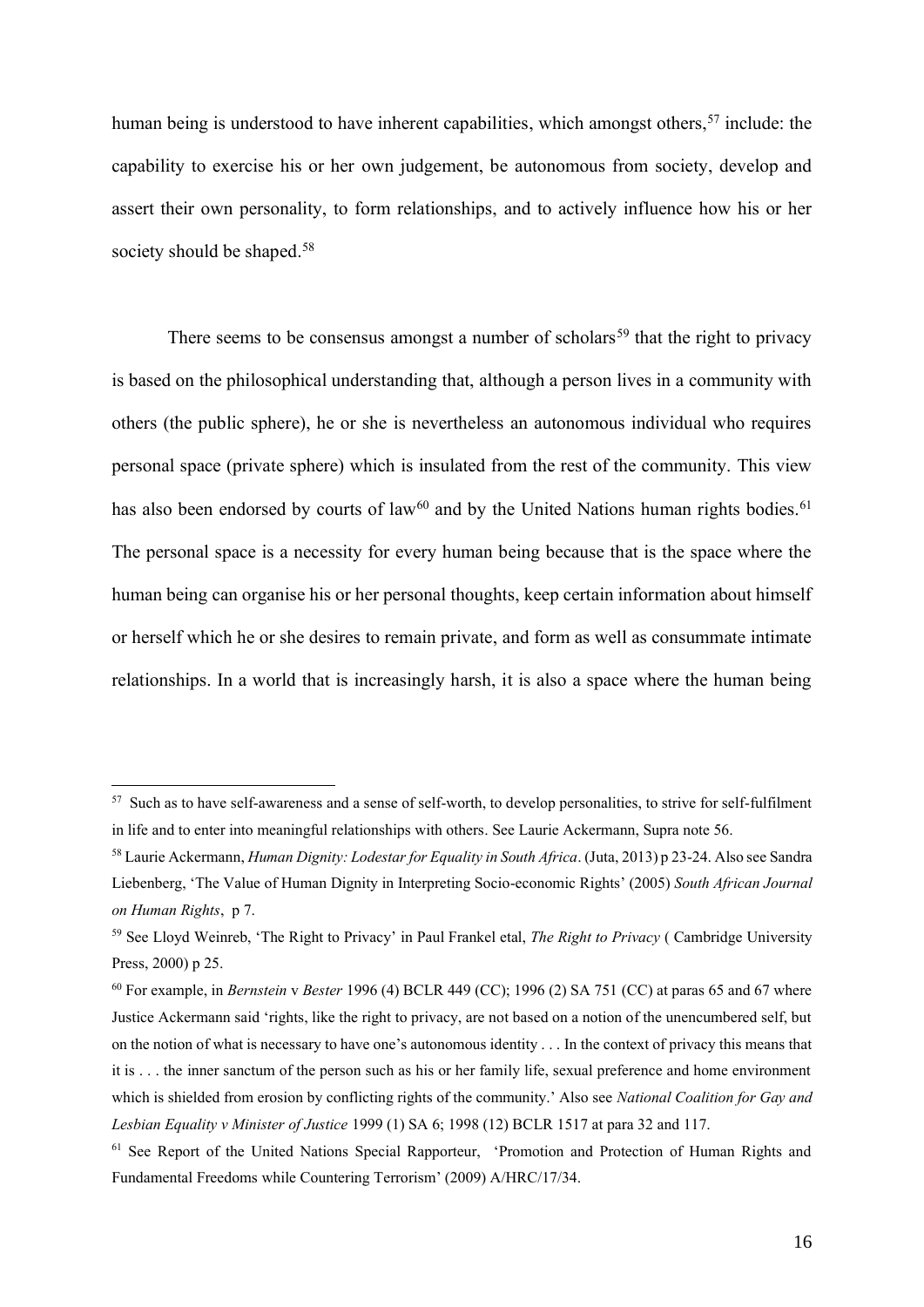retreats from the public sphere to rest and regenerate self before relaunching themselves into the public sphere.

Furthermore, as part of his autonomy from society, the human being should also be allowed to be different from others, especially as he develops his own personality. Such autonomy entails that the human being should enjoy some discretion to make certain choices in his life because a human being is not an object but has agency and has preferences that are unique and different from others and those must be respected by society. $62$  Such preferences may include: decisions on family planning, sexual relations or preferences, hairstyles, and dressing.<sup>63</sup> Decisions or choices on such issues are usually regarded as private to the individual and therefore part of the right to privacy. In that sense, the right to privacy is one of the rights which are guaranteed in order to secure the human being's freedom to exercise and enjoy autonomy by choosing to live life in a manner that is different from others. Therefore, when human beings are deprived of privacy, they are in reality deprived of their right to be autonomous from society and that undermines their ability to develop their own peculiar personalities.

Forming and consummating relationships as well as organising personal thoughts are amongst the basic capabilities of a human being as indicated above $64$ , and these capabilities

<sup>62</sup> *National Coalition for Gay and Lesbian Equality* v *Minister of Justice* 1999 (1) SA 6; 1998 (12) BCLR 1517 at para 117.

<sup>63</sup> Ibid at paras 30 and 32 where Justice Ackermann said 'Privacy recognises that we all have a right to a sphere of private intimacy and autonomy which allows us to establish and nurture human relationships without interference from the outside community. The way in which we give expression to our sexuality is at the core of this area of private intimacy. If, in expressing our sexuality, we act consensually and without harming one another, invasion of that precinct will be a breach of our privacy.'

<sup>64</sup> See Laurie Ackermann, *Human Dignity: Lodestar for Equality in South Africa*. (Juta, 2013) p 56 and Mary Gregor (ed), *Immanuel Kant: Practical Philosophy* (Cambridge University Press, 1996) at p 557.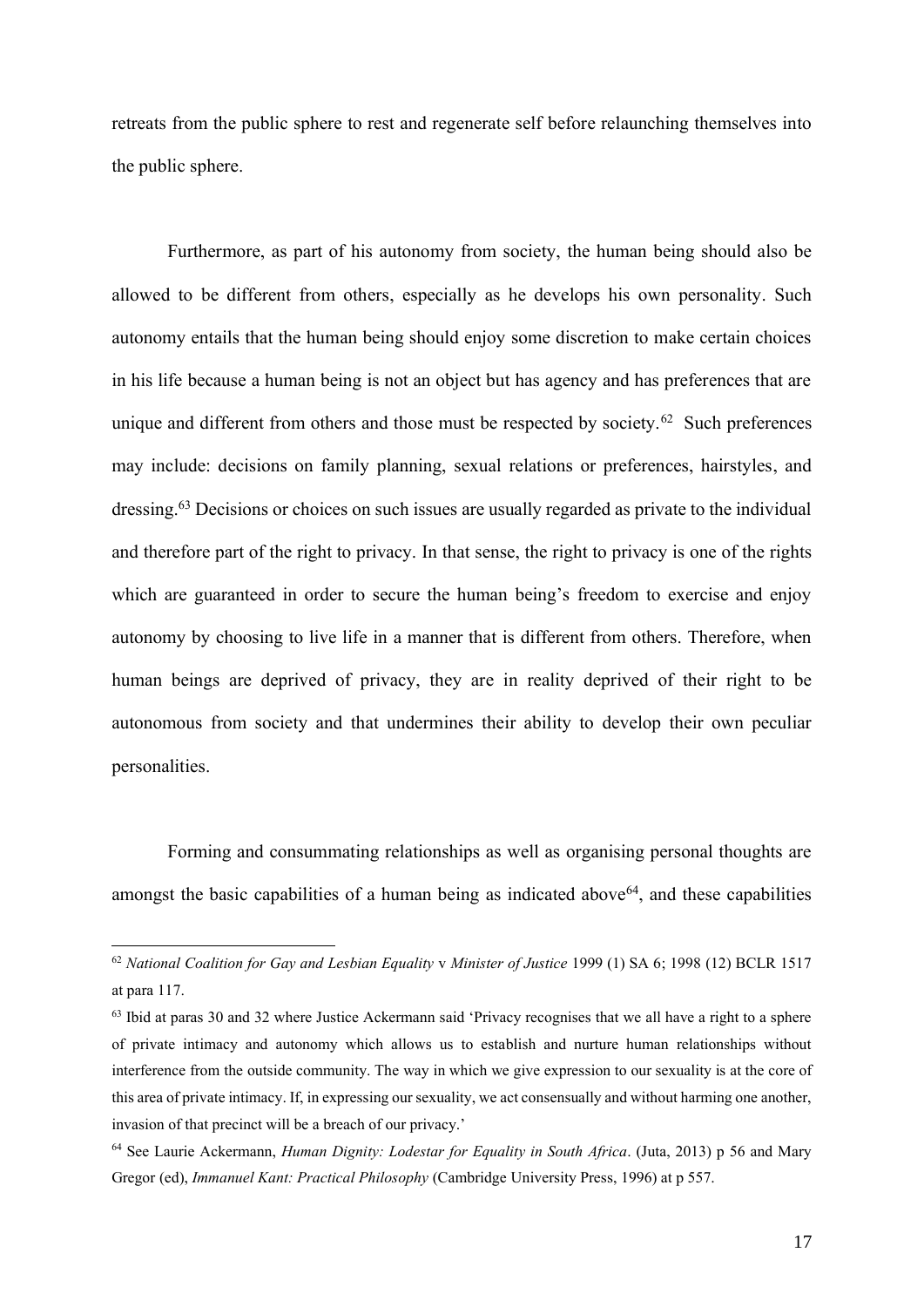must be allowed to develop and flourish if the human being is to realise his or her full potential. For instance, every human being needs companionship, which can take various forms including family, friendships, and other social relationships. Those relationships are necessary pillars of support for the human being, especially when he or she goes through a crisis in life. But even during moments when he or she celebrates life, the human being often needs the company of his companions. Thus, if the human being is deprived of those social relationships, he is also deprived of the ability to function, flourish, and to exist as a human being. More often, the human being requires privacy in order to form, consummate, nurture, and sustain those relationships, and in that sense, the enjoyment of privacy is a necessary condition which every individual requires in order to be able to function and live as a human being.

Human beings have the capability to actively participate in public life, contributing towards the shaping of the state or their society.<sup>65</sup> The enjoyment of privacy is also a necessary condition for the human being to participate actively in public life. Human beings need a tranquil personal space within which they can formulate and organise their thoughts. For instance, in small private groups or as individuals in their private spaces, citizens form and exchange ideas on how they should react to a government policy or how they should lobby government to adopt a certain policy. Therefore, if the human being is deprived of privacy, they are also deprived of the space to plan on how they should interact with the state and society in the public sphere of life. They are also deprived of the space within which they recoup from the exhaustion and rigours of participating in public life. This undermines the human being's ability to relaunch themselves into the public sphere and continue to contribute towards shaping society. Thus, the right to privacy should be preserved as a utility right, which is meant to protect that space which the human being requires in order for him or her to continue to exist

<sup>65</sup> Ibid.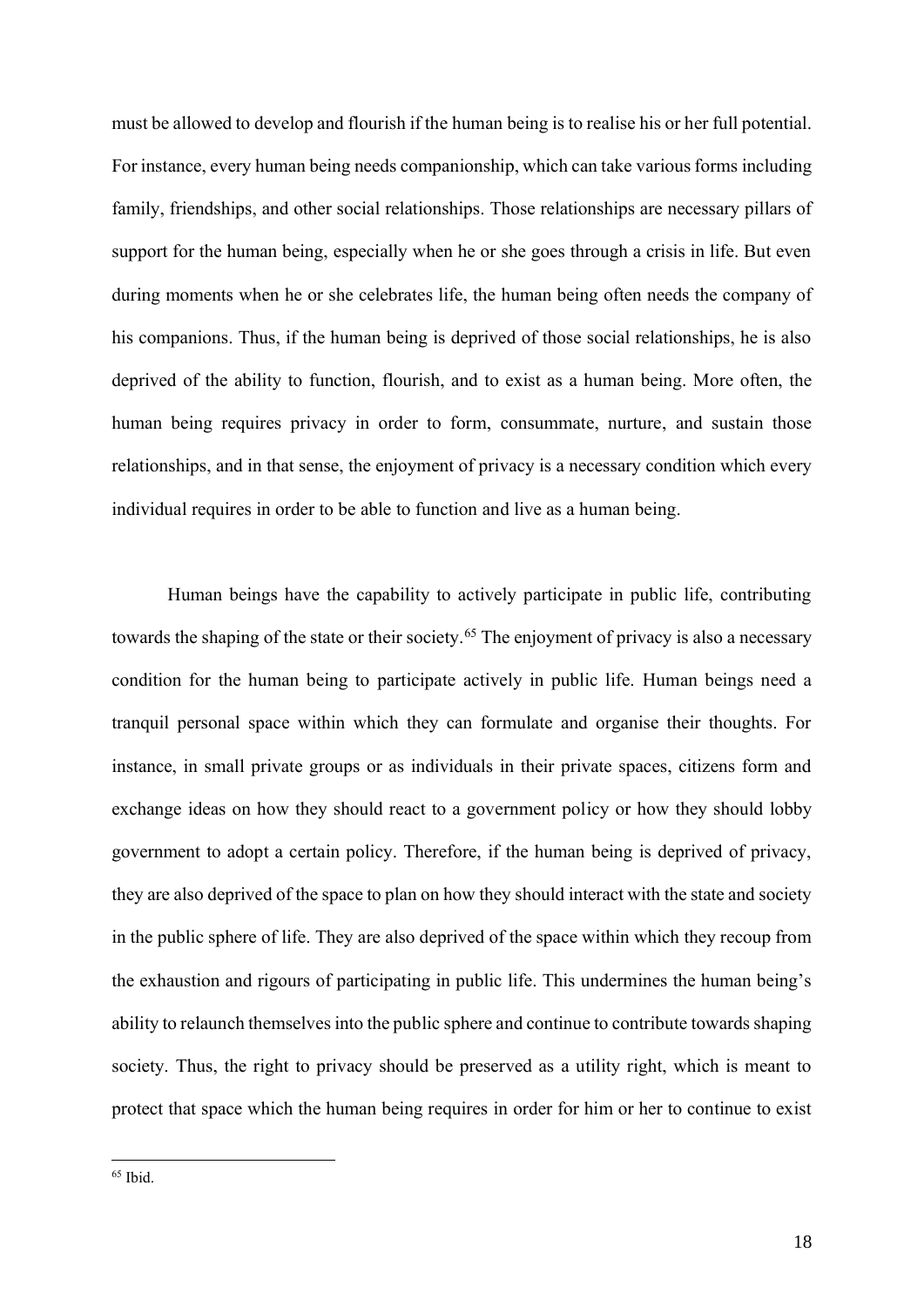as an individual as well as to develop his or her potential to make an impact on how the state and society should be shaped. In that sense, the obligation to respect and protect the right to privacy cannot be viewed as being of a lesser value, and which should be ignored when it comes into conflict with the duty to protect national security. The right to privacy is at the core of human dignity and human existence, and for that reason, a proportionate balance ought to be struck between the duty of the state to respect personal privacy and the obligation of the state to protect national security.

What the foregoing discussion also reveals and underscores is that, the enjoyment of the right to privacy is necessary for the enjoyment of other rights.<sup>66</sup> For instance, the enjoyment of free expression depends on whether one enjoys a privacy sphere where they develop thoughts and formulate opinions which they want to express in the public sphere. The right to freedom of association, the right to self-determination, and political participation are other examples of rights which also depend on the enjoyment of individual privacy because 'they require people to be able to communicate free from the chilling effect of government surveillance.<sup>'67</sup> Even rights of socio-economic nature are affected when people are deprived of their privacy. For instance, individuals may be constrained from seeking or communicating sensitive health-related information for fear that their anonymity may be compromised.<sup>68</sup> Therefore, when the right to privacy is taken away, the consequences are that the individual is deprived of a raft of other important rights, and this threatens both the socio-economic wellbeing of the people and the democratic foundation of the state. Thus, notwithstanding its

<sup>66</sup> See United Nations General Assembly Resolution 68/167: *The Right to Privacy in the Digital Age*, December 2013 at para 14.

<sup>67</sup> See note 30 above.

<sup>68</sup> See note 66 above.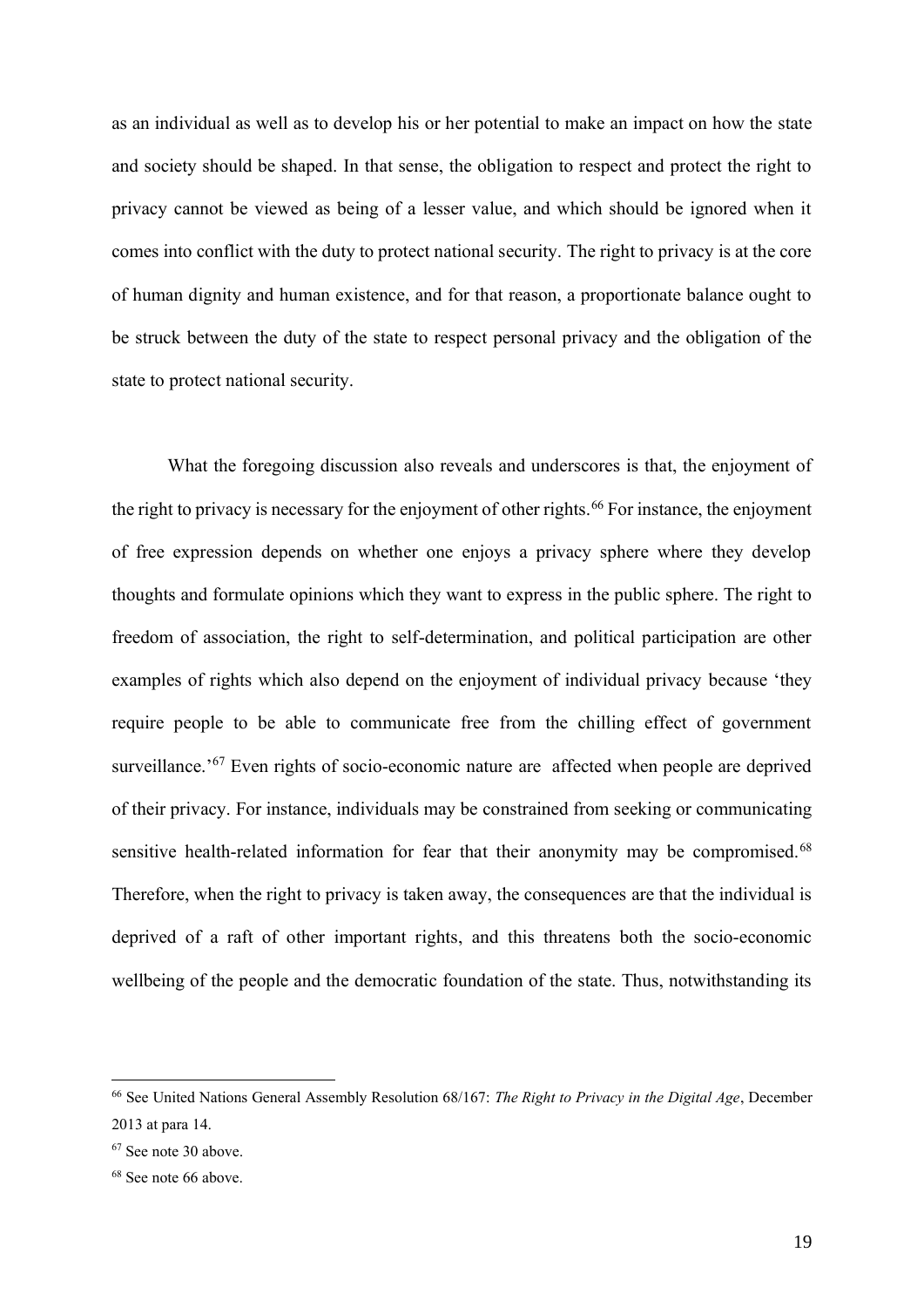efforts and duty to protect national security, the state must ensure that the right to privacy is not disproportionately limited because the enjoyment of many other rights depends on it.

Having dealt with some of the conceptual misgivings against the protection of privacy in the face of threats against national security, it is also necessary to engage with some of the practical arguments that have been advanced against privacy on this subject.

It is argued<sup>69</sup> that the socio-political realities of each jurisdiction should dictate the degree of protection to be afforded to individual privacy, especially where the right conflicts with the demands of national security. In that sense, it is argued that where a state is frequently experiencing terrorist attacks or a civil war or has just emerged from a catastrophic experience of such a nature, emphasis should be more on giving the government widespread authority to conduct surveillance in order to combat the threats to national security rather than bothering with the need to protect individual privacy. Perhaps, this explains why in the aftermath of terror attacks, countries such as Kenya,<sup>70</sup> Uganda,<sup>71</sup> and Egypt<sup>72</sup> have responded by enacting

<sup>&</sup>lt;sup>69</sup> As is revealed in the presentation by the former UK Foreign Secretary, William Hague at the Info-security Europe conference in 2016. See Danny Palmer, 'Security versus privacy: There's only going to be one winner' *ZDNet* (London, 9 June 2016) Available at: [https://www.zdnet.com/article/security-versus-privacy-theres-only](https://www.zdnet.com/article/security-versus-privacy-theres-only-going-to-be-one-winner/)[going-to-be-one-winner/](https://www.zdnet.com/article/security-versus-privacy-theres-only-going-to-be-one-winner/) [Accessed on 4 September 2018].

<sup>70</sup> In response to terrorist attacks in 2013, the Kenyan Government amended the Prevention of Terrorism Act (2012) by enacting the Security Laws (Amendment) Act (2014) which gives the state authority to conduct communications surveillance without checks and balances.

 $71$  In response to terror attacks, the Government of Uganda enacted the Anti-Terrorism Act (2002) which gives unfettered discretion to state agencies to conduct surveillance without prior judicial authorisation. In terms of Article 19(5) read together with (4) of this Act, the state authorities have powers to 'intercept phone calls, emails or other communications, to conduct electronic surveillance as well as monitor meetings, and to do any other thing reasonably necessary for the purpose of surveillance.'

<sup>72</sup> See Human Rights Watch, 'Egypt: Counterterrorism Law Erodes Basic Rights' (2015), available at <https://www.hrw.org/news/2015/08/19/egypt-counterterrorism-law-erodes-basic-rights> [Accessed on 4 February 2019].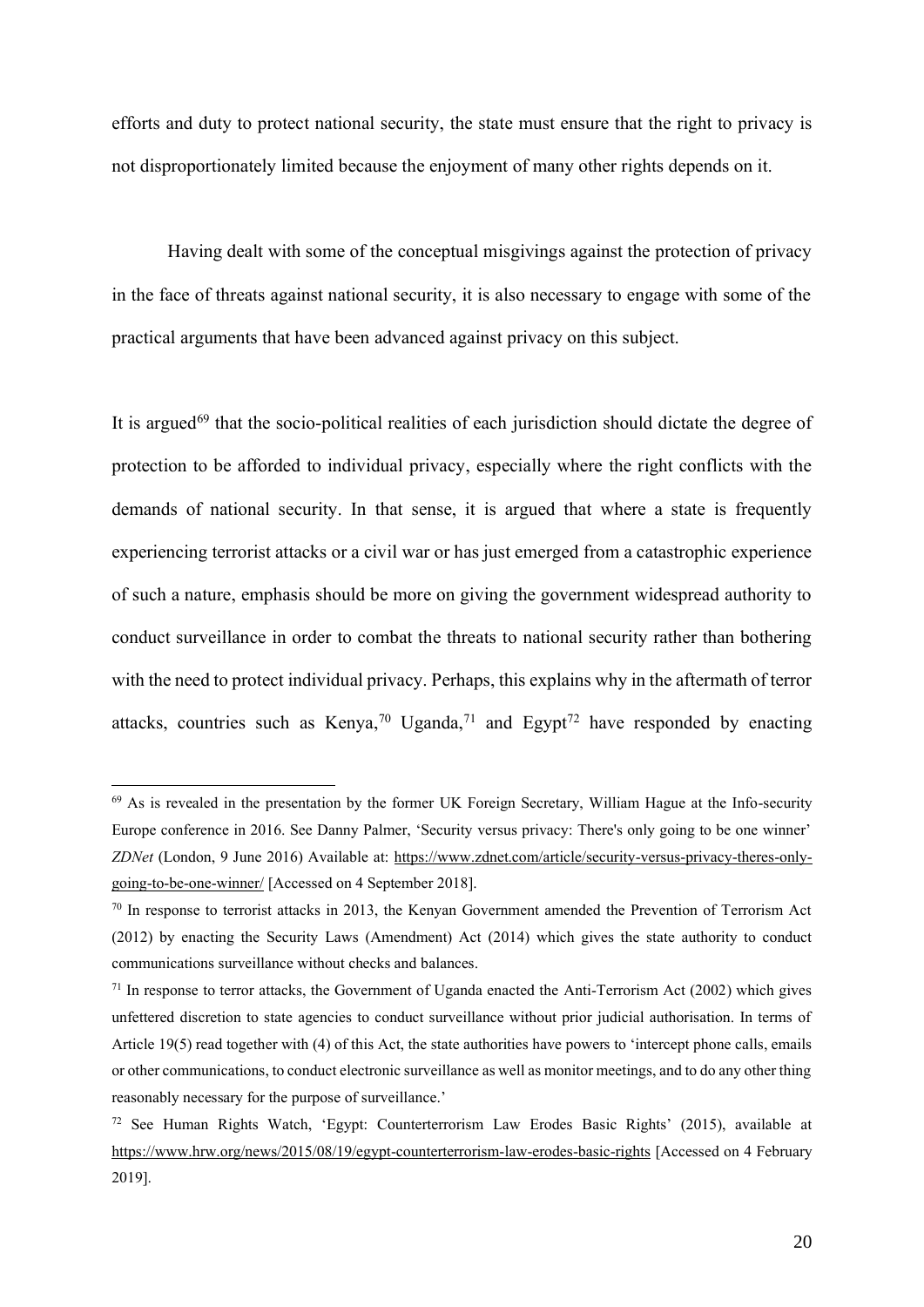legislation which give the executive widespread powers to conduct surveillance with potential to cause disproportionate limitations on the right to privacy.

Again, this argument reveals an underlying failure to understand the significance of privacy to the existence and development of society. Society or a state is made up of individual human beings, which means a society is a collection of individuals. A society can only be said to be developing and flourishing when the people who make up that society develop and prosper, and this happens only when each of them (as individuals) enjoy an atmosphere or environment that enables or allows them to develop their individual human capabilities. In that sense, the ultimate objective of protecting national security is to create and protect an environment where each individual is safe, free, and allowed to realise his or her human potential for the benefit of his own personhood and that of his society. Therefore, national security cannot be protected in a manner that destroys the very same nation's ability to develop and flourish. As demonstrated above, the enjoyment of privacy is a necessary pre-condition for the protection of the human being's dignity, particularly that the human being requires a private sphere within which he can nurture and develop his personality, form and develop meaningful relationships, as well as, organise his personal thoughts about how he can participate and contribute actively in shaping his society. When the human being is deprived of this private sphere, he is deprived of the environment which he needs in order for him to develop and realise his full potential and that of his nation. For example, without enjoying a private sphere to organise his thoughts and develop his personality, an individual entrepreneur is constrained from developing personal ideas on how to develop and grow his business. Consequently, his personality as a businessperson is constrained from developing and he cannot realise his full potential as an entrepreneur, and the national economy is also deprived of his contribution.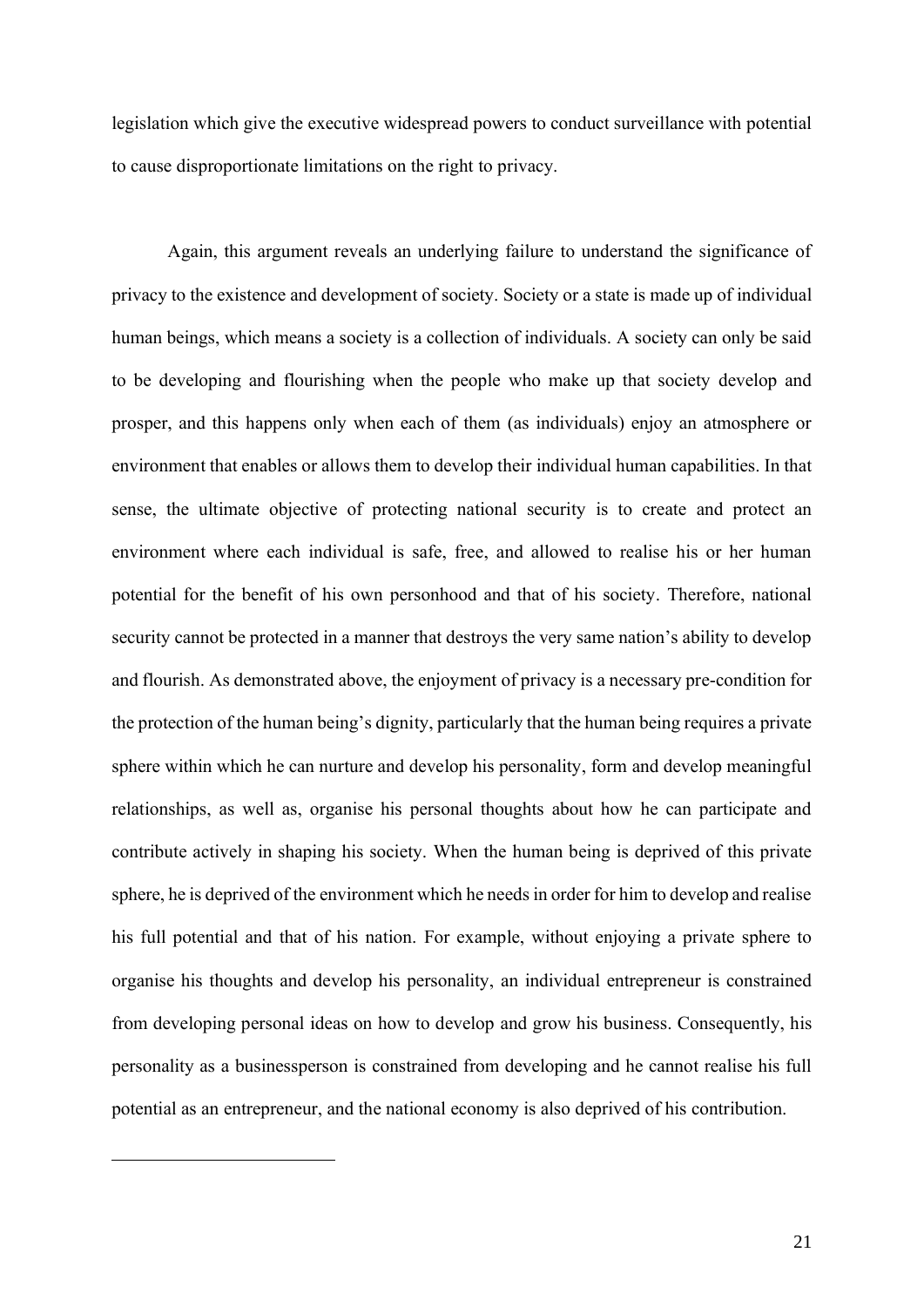Without the freedom to meet in private and plan on how to engage public authorities on a certain policy, citizens are unable to hold their government accountable or meaningfully participate in public policy development. Thus, the privacy of the individual is not an abstract luxury. It is a basic necessity. If taken away from the human being, there are serious ramifications not only for the personal development of the human being but the collective stability and progress of the society. A government cannot successfully protect national security by taking away privacy, as doing so, would undermine the very same objective which the government is seeking to achieve. Thus, national security can only be protected through means which do not disproportionately undermine the enjoyment of the individual's fundamental rights, including the right to privacy. Surveillance laws must therefore strike a balance between the objective to protect national security and the duty of the state to protect the enjoyment of privacy by individuals. I now turn to examining how governments in selected African jurisdictions<sup>73</sup> have approached this subject in the design of surveillance laws.

#### **4. Approaches applied in legislative frameworks in Africa**

One of the necessary requirements for achieving a proportionate balance between protecting privacy and national security is that activities that restrict the right to privacy, such as surveillance, should be prescribed by law and should be proportionate to the legitimate aim being pursued.<sup>74</sup> At least 13 African countries have fulfilled the first requirement by enacting legislation to authorise and regulate surveillance and interception of communications. Such

<sup>&</sup>lt;sup>73</sup> The selected countries are listed in Table 1 below. The basis for selecting these countries was that they have accessible legislation on communication surveillance and they are drawn from all the African regions (South, North, East, West and Central).

<sup>74</sup> See note 30 above.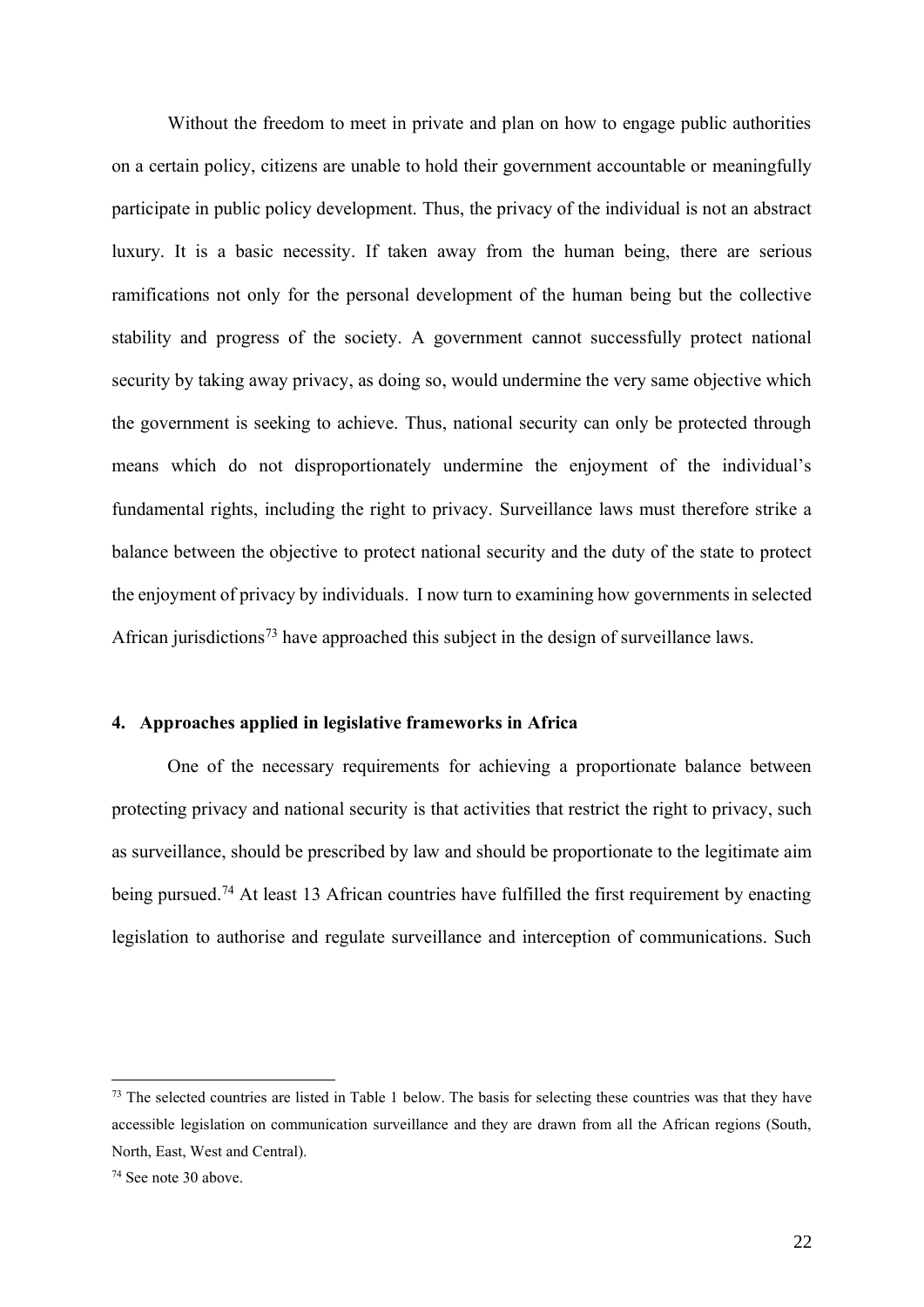authority is provided for in interception of communications legislation and or in counterterrorism legislation.<sup>75</sup>

However, in order to guarantee the proportionate balance between protecting privacy and national security, the legally prescribed process of securing authorisation to conduct surveillance must involve adequate checks and balances, to ensure that the right to privacy is not disproportionately limited, even as the state conducts surveillance as means to protect national security. Such checks and balance mechanisms include the requirement that authorisation for surveillance must be granted by a competent, independent, and impartial authority. <sup>76</sup> Do these mechanisms exist within the legal frameworks enacted and applied in Africa? It seems that there are three prominent approaches which have been taken in order to authorise surveillance or intercept communications in African states.

#### *4.1 The Executive Approach*

One approach is where the legislation gives a member of the executive the power to authorise surveillance and interception of communications. I call this model 'the executive approach'. Under this model, the legislation empowers a designated member of the cabinet (usually responsible for national security) to authorise surveillance and interception of communication. The application requesting for such a warrant must, amongst other details, disclose the following information: the person (if known) whose communication is to be intercepted; full particulars of all the facts and circumstances alleged by the applicant in support of the application; the period for which interception is required and whether alternative means

<sup>75</sup> See Table 1 below: Approaches followed in African jurisdictions in respect of authorisations for communications surveillance.

<sup>76</sup> See note 30 and note 42 above. Also see African Commission on Human and Peoples' Rights, 'Principles and Guidelines on Human and Peoples' Rights while Countering Terrorism in Africa' (2015) p 36.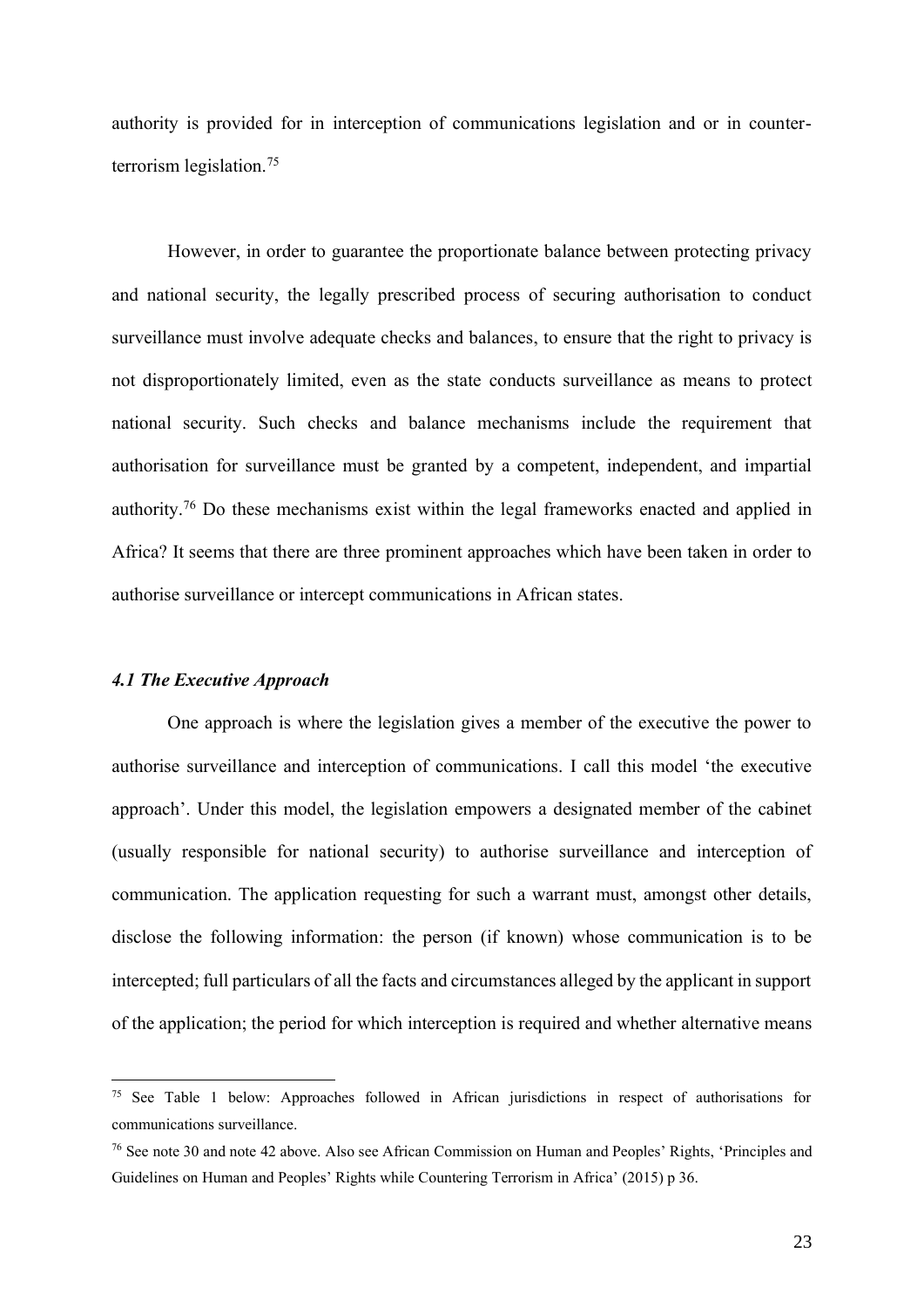of investigation have been applied and have failed to produce the required information, or the reason why other investigative procedures appear to be unlikely to succeed if applied.<sup>77</sup>

If the application succeeds, the permission is granted in the form of a warrant which ,amongst other things, specifies the person(s) whose communications are to be intercepted and the period for such interception.<sup>78</sup> The warrant for interception of communications is supposed to be issued if there is a reasonable belief that a serious crime is being or has been planned or executed and or if there is an actual or potential threat to national security which requires certain information to be gathered.<sup>79</sup> Upon expiration, the warrant may be renewed by the same cabinet member, who may take that decision in consultation with the Attorney General.<sup>80</sup> See Table 1 below for the list of countries which apply this approach.

### *4.2 The Judicial Approach*

The other model, which is used in some African jurisdictions, is that the procedure for securing a warrant to intercept private communications involve a designated judge or court of law. The request for permission to intercept private communications is made by authorised persons in the executive branch of government. It is then adjudicated over by a judge who must consider a set of factors which are more or less similar to those described under the executive model above.

<sup>77</sup> See for example section 5 (3) of the Interception of Communications Act [Chapter 11:20] of Zimbabwe. For other examples, see Table 1 below: Approaches followed in African jurisdictions in respect of authorisations for communications surveillance.

<sup>78</sup> See Section 7 of the Interception of Communications Act [Chapter 11:20] of Zimbabwe.

<sup>79</sup> Ibid, section 6.

<sup>80</sup> Ibid, section 7.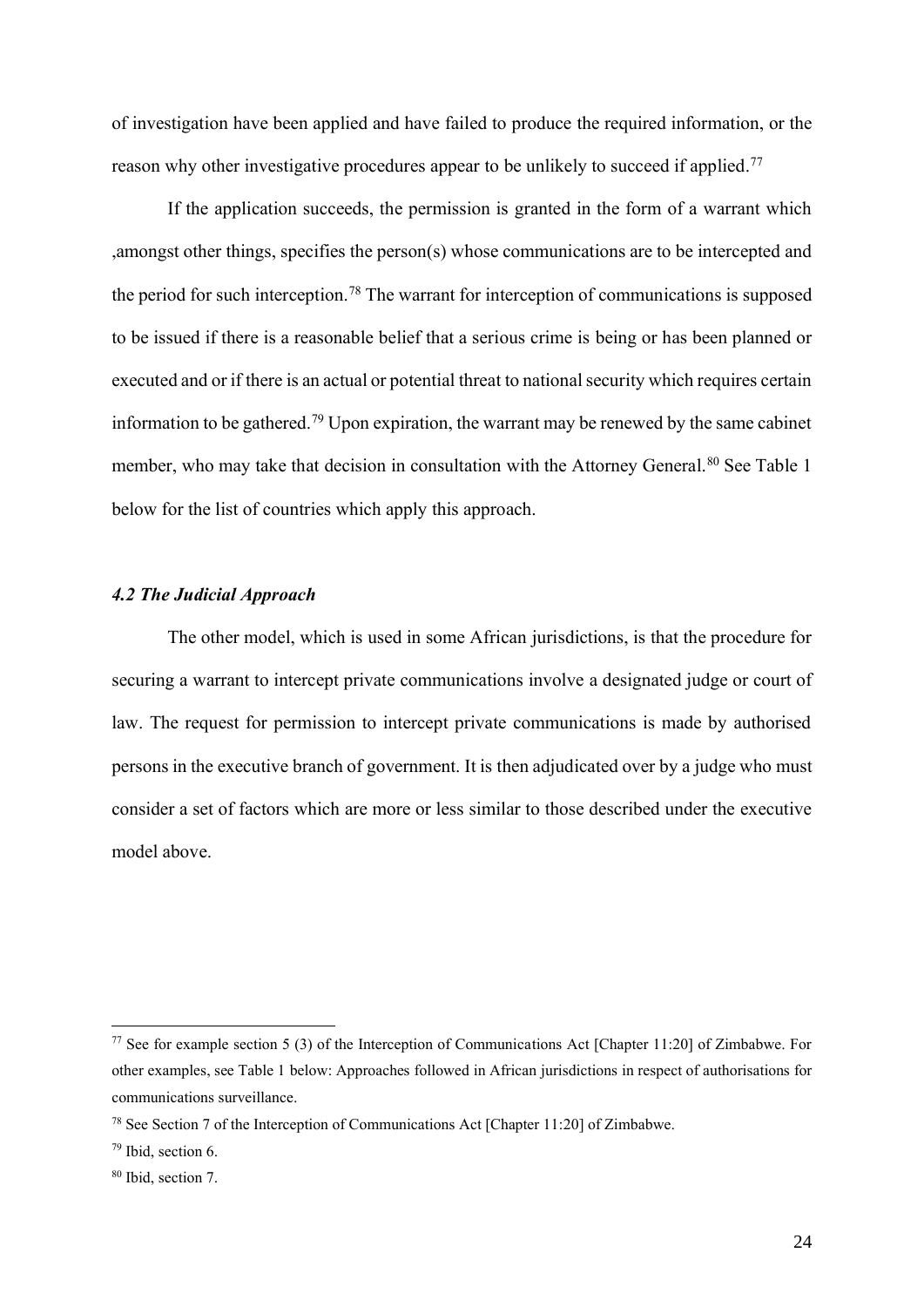For instance, in South Africa a judge is designated to receive and adjudicate over applications for warrants to intercept private communications .<sup>81</sup> Except under certain circumstances $82$ , the application must be in written form and must set out the prescribed details.<sup>83</sup> However, in circumstances of an emergency<sup>84</sup>, where there is danger to human life and it is not practically possible to secure judicial authorisation, a law enforcement agent can intercept private communications without a warrant, but he or she must submit a report to the designated judge as soon as possible. The judicial approach is applied in a significant number of African jurisdictions as is shown in Table 1 below.

# *4.3 The Hybrid Approach*

Some countries apply a hybrid of executive and judicial approach in the sense that they prescribe the judicial approach in interception of communication legislation but prescribe the executive approach in counter-terrorism legislation. For instance, in Uganda authorisation to intercept communications can be made either in terms of the Regulation of Interception of Communication Act or the Anti-Terrorism Act. In terms of the former legislation, authorisation for communication surveillance is given by a judge while an application made in terms of the latter is adjudicated over by a Minister, and the Anti-Terrorism Act is supreme to the Interception Act, when investigating acts of terrorism. <sup>85</sup> Table 1, below, identifies countries which apply the hybrid approach and how they do so.

<sup>&</sup>lt;sup>81</sup> See Section 16 (1) of The Regulation of Interception of Communications And Provision of Communication-Related Information Act 70 of 2002 of South Africa.

<sup>82</sup> Which are set out in *Ibid* at section 23.

 $83$  Ibid, section 16 (2).

<sup>84</sup> Such as those detailed at section 7, ibid.

<sup>&</sup>lt;sup>85</sup> This perhaps reveals the underlying assumption that when countering terrorism, the protection of individual privacy is not so important.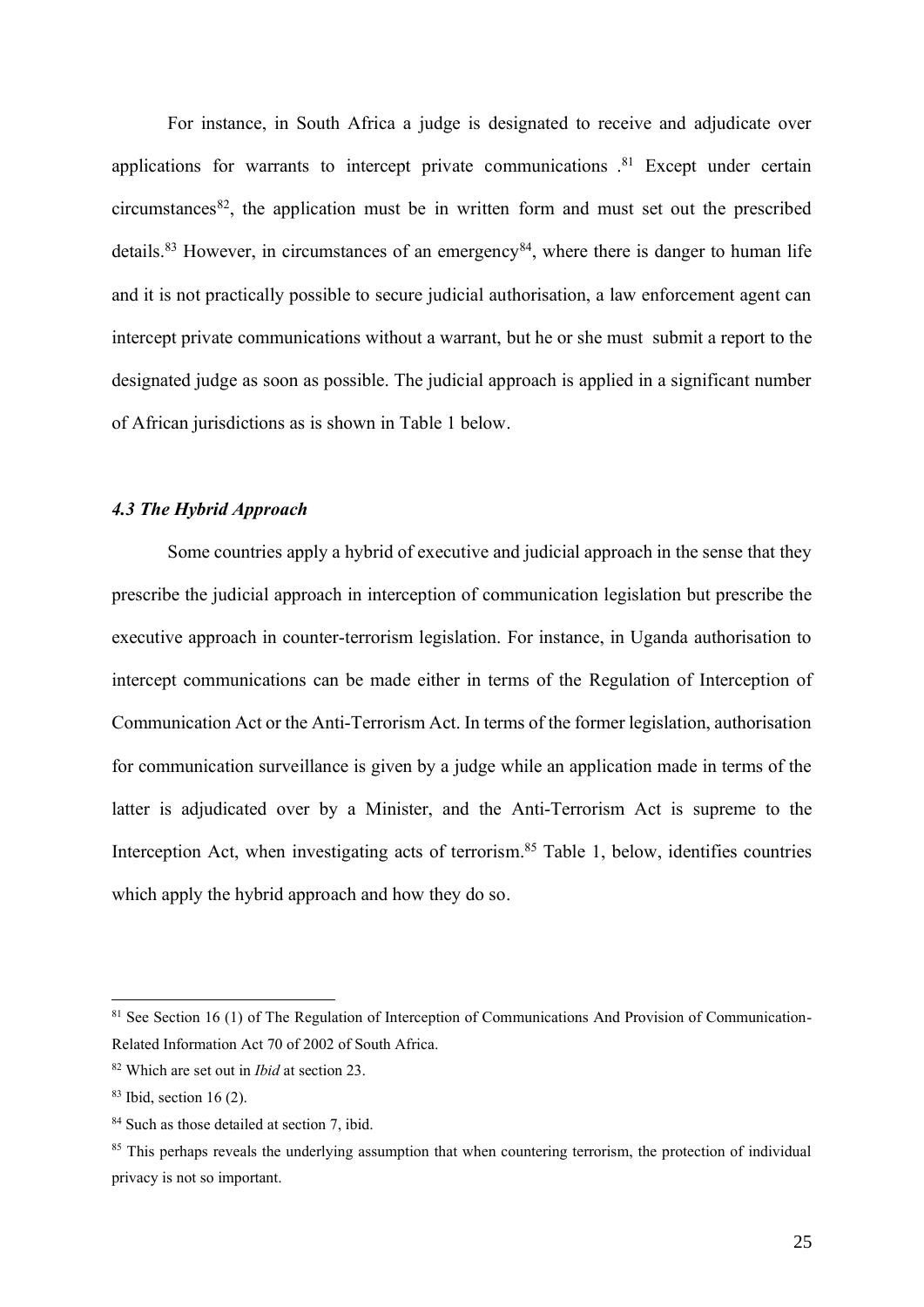*Table 1: Approaches followed in selected African jurisdictions in respect of warrant regimes for authorising communications surveillance*

| Country      | <b>Primary Legislation</b> | Authority designated to adjudicate        |          | Approach         |               |  |  |
|--------------|----------------------------|-------------------------------------------|----------|------------------|---------------|--|--|
|              | <b>Regulating</b>          | over application for warrant for          |          |                  |               |  |  |
|              | Communications             | surveillance                              | Judicial | <b>Executive</b> | <b>Hybrid</b> |  |  |
|              | <b>Surveillance</b>        |                                           |          |                  |               |  |  |
| South Africa | Regulation of              | Section 16 of the Act requires            |          |                  |               |  |  |
|              | Interception of            | application to be adjudicated by a        |          |                  |               |  |  |
|              | Communications and         | designated judge.                         |          |                  |               |  |  |
|              | Provision of               |                                           | $\Box$   |                  |               |  |  |
|              | Communication-Related      |                                           |          |                  |               |  |  |
|              | Information Act (RICA)     |                                           |          |                  |               |  |  |
|              | 2002                       |                                           |          |                  |               |  |  |
| Zimbabwe     | Interception of            | Section 5 of the Act requires application |          |                  |               |  |  |
|              | Communications Act         | to be adjudicated by the responsible      |          |                  |               |  |  |
|              |                            | Minister                                  |          |                  |               |  |  |
|              |                            |                                           |          | $\Box$           |               |  |  |
|              |                            |                                           |          |                  |               |  |  |
|              |                            |                                           |          |                  |               |  |  |
|              |                            |                                           |          |                  |               |  |  |
| Namibia      | Communications Act of      | Section 70 $(8)$ requires a request for   |          |                  |               |  |  |
|              | 2009                       | interception to be accompanied by a       |          |                  |               |  |  |
|              |                            | warrant                                   |          |                  |               |  |  |
|              |                            |                                           | $\Box$   |                  |               |  |  |
|              | Prevention and             | Section 37 of the Act provides that the   |          |                  |               |  |  |
|              | Combating of Terrorist     | application shall be adjudicated by a     |          |                  |               |  |  |
|              | and Proliferation          | judge                                     |          |                  |               |  |  |
|              | Activities Act of 2012     |                                           |          |                  |               |  |  |
| Egypt        | Telecommunication          | Article 64 (2) requires operators and     |          |                  |               |  |  |
|              | Regulation Law of 2003     | providers of internet services to allow   |          |                  |               |  |  |
|              |                            | national security agencies to have access |          |                  |               |  |  |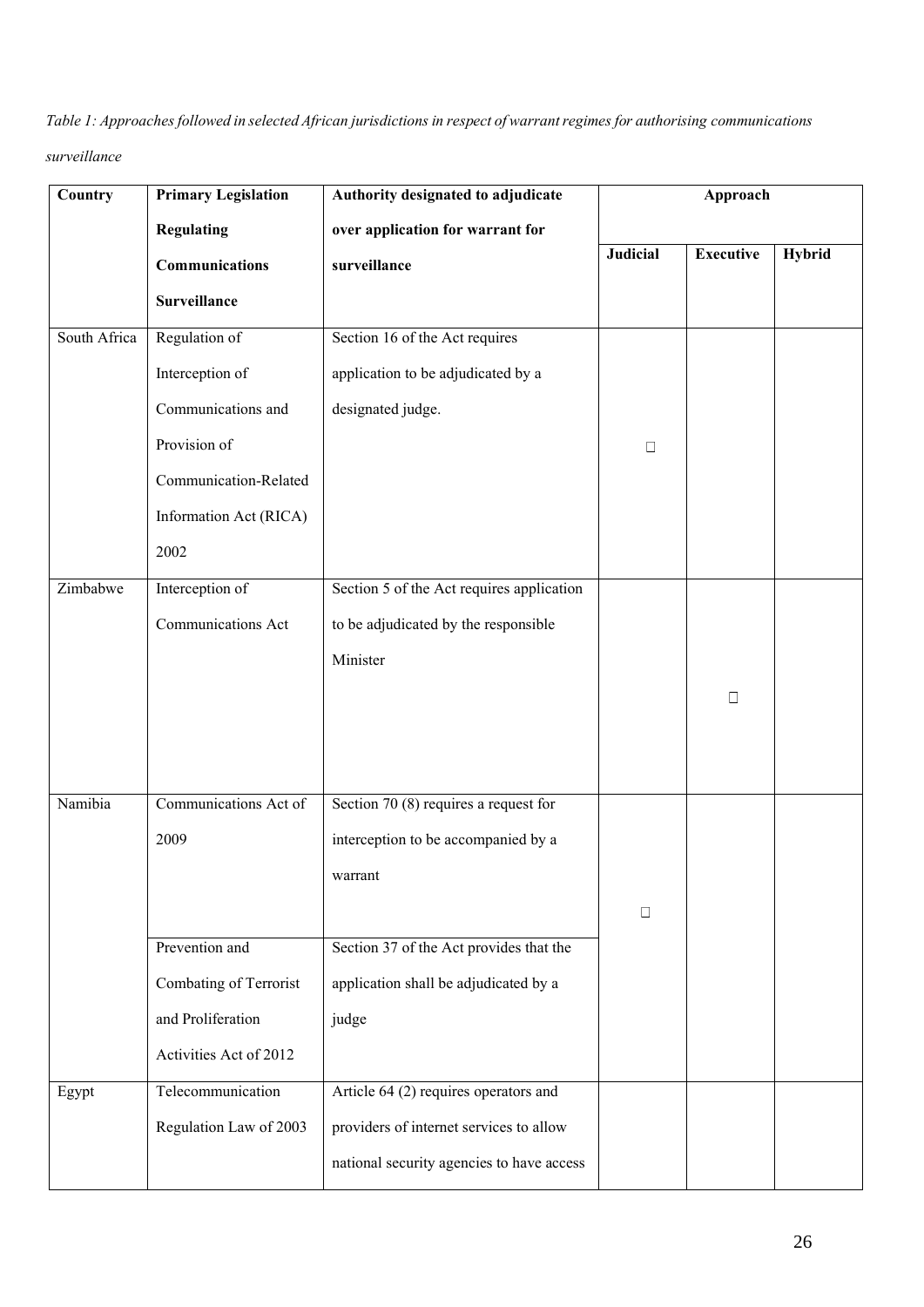|          |                           | to their systems. The Act does not        |         |        |   |
|----------|---------------------------|-------------------------------------------|---------|--------|---|
|          |                           |                                           |         |        |   |
|          |                           | prescribe that the security agencies must |         |        |   |
|          |                           | secure judicial authorization before they |         | $\Box$ |   |
|          |                           | can intercept communications.             |         |        |   |
|          | The Anti-Terror Law of    | Article 46 of the Act gives the public    |         |        |   |
|          | 2015                      | prosecutor or the relevant investigating  |         |        |   |
|          |                           | authority the power to authorize          |         |        |   |
|          |                           | communications surveillance.              |         |        |   |
|          | The Intelligence and      | Section 22 of the Act requires the        |         |        |   |
| Botswana | Security Service Act      | application for warrant to be adjudicated |         |        |   |
|          |                           | by a senior magistrate or judge of the    | $\Box$  |        |   |
|          |                           | high court.                               |         |        |   |
|          | The Counter-Terrorism     | Section 20 of the Act requires the        |         |        |   |
|          | Act                       | application for warrant to be adjudicated |         |        |   |
|          |                           | by a senior magistrate or judge of the    |         |        |   |
|          |                           | high court.                               |         |        |   |
| Uganda   | Regulation of             | Section 4 requires the application for    | $\cdot$ |        |   |
|          | Interception of           | warrant to be adjudicated by a judge      |         |        |   |
|          | Communication Act         |                                           |         |        |   |
|          |                           |                                           |         |        |   |
|          |                           |                                           |         |        | П |
|          | The Anti-terrorism Act    | Section 18 gives the responsible Minister |         |        |   |
|          |                           | the authority to adjudicate over          |         |        |   |
|          |                           | applications for warrants                 |         |        |   |
| Nigeria  | Cybercrimes               | Section 39 requires interception to be    |         |        |   |
|          | (Prohibition, Prevention, | authorized a judge                        |         |        |   |
|          | Etc) Act 2015             |                                           |         |        |   |
|          |                           |                                           |         |        |   |
|          |                           |                                           |         |        |   |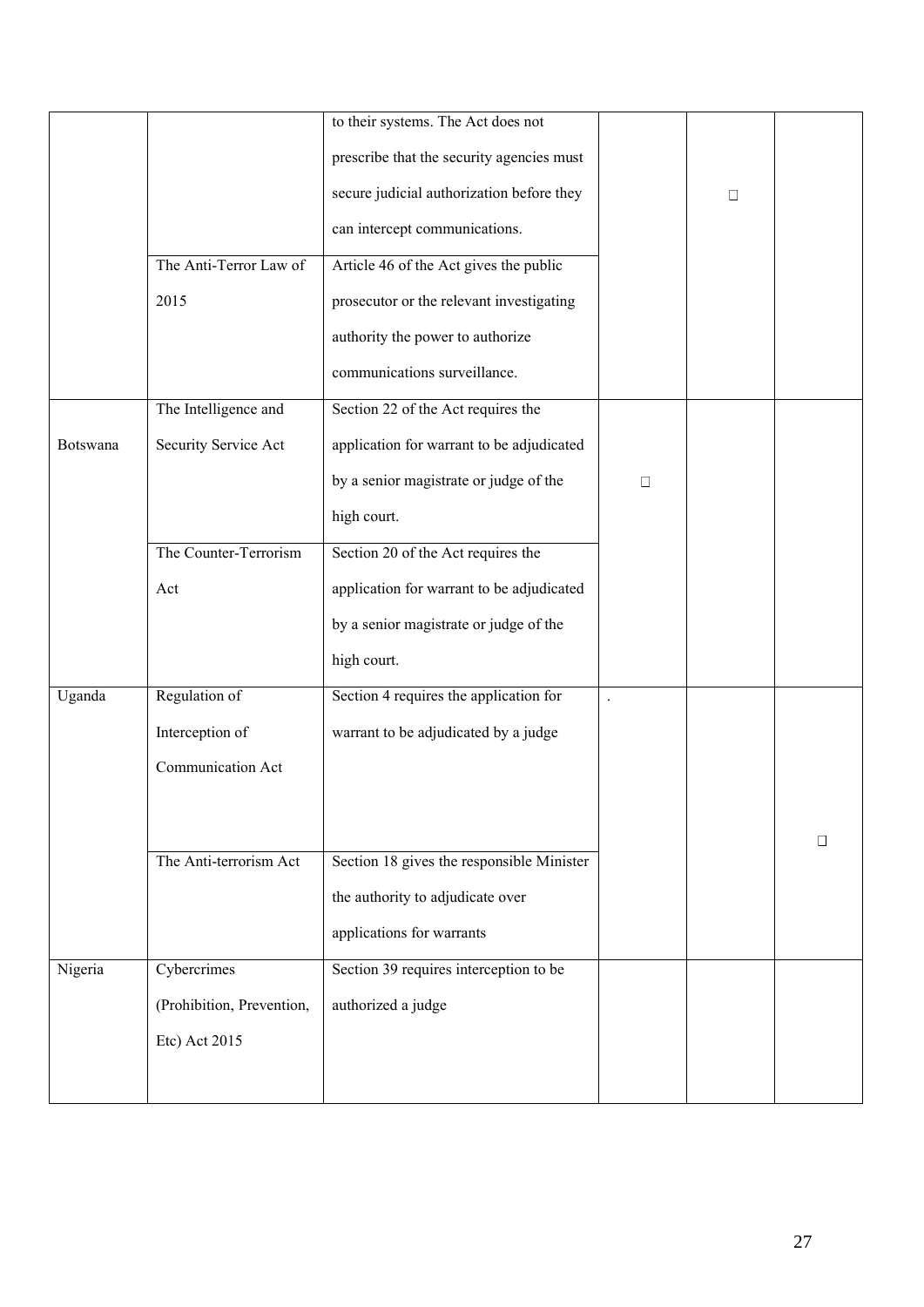|             | The Terrorism             | Section 29 of requires warrant to be                                | $\Box$ |        |
|-------------|---------------------------|---------------------------------------------------------------------|--------|--------|
|             | (Prevention)              | secured from a judge                                                |        |        |
|             | (Amendment) Act 2013      |                                                                     |        |        |
| Kenya       | National Intelligence Act | Section 42 $(3)$ (c) and (d) of the Act                             |        |        |
|             | of 2012                   | requires that interception of                                       |        |        |
|             |                           | communication be authorized by                                      |        |        |
|             |                           | application a judge                                                 |        |        |
|             | The Prevention of         | Section $\overline{36}$ (1) of the Act requires                     | $\Box$ |        |
|             | Terrorism Act 2012        | application for warrant to be adjudicated                           |        |        |
|             |                           | by a judge                                                          |        |        |
| Ghana       | Anti-Terrorism Act 2008   | Section 34 of the Act requires                                      |        |        |
|             |                           | application for warrant to be adjudicated                           |        |        |
|             |                           | by a judge                                                          |        |        |
|             | Electronic                | Section 100 of the Act authorizes the                               |        |        |
|             | Communications Act        | President to order interception of                                  |        | □      |
|             |                           | communications                                                      |        |        |
| Morocco     | The Code of Criminal      | Article 108-116 require application for                             |        |        |
|             | Procedure                 | warrant to be adjudicated by a judge                                | Π      |        |
|             |                           |                                                                     |        |        |
| Democratic  |                           | The Framework Law No.   Articles $54(a)$ , 55 and 59 make provision |        |        |
| Republic of | 013-2002                  | for adjudication of the application by the                          |        |        |
| Congo       |                           | Attorney General in a judicial case or by                           |        | □      |
|             |                           | the Minister in relation to national                                |        |        |
|             |                           | security.                                                           |        |        |
| Lesotho     | The Communications        | Section $44(1)(f)$ of the Act prohibits                             |        |        |
|             | Act 2012                  | communications surveillance without                                 |        |        |
|             |                           | prior judicial authorization.                                       | $\Box$ |        |
| Tanzania    | The Prevention of         | Section 30 (1) gives the Minister the                               |        |        |
|             | Terrorism Act 2002        | power to direct service providers to                                |        |        |
|             |                           | intercept communications, while section                             |        | $\Box$ |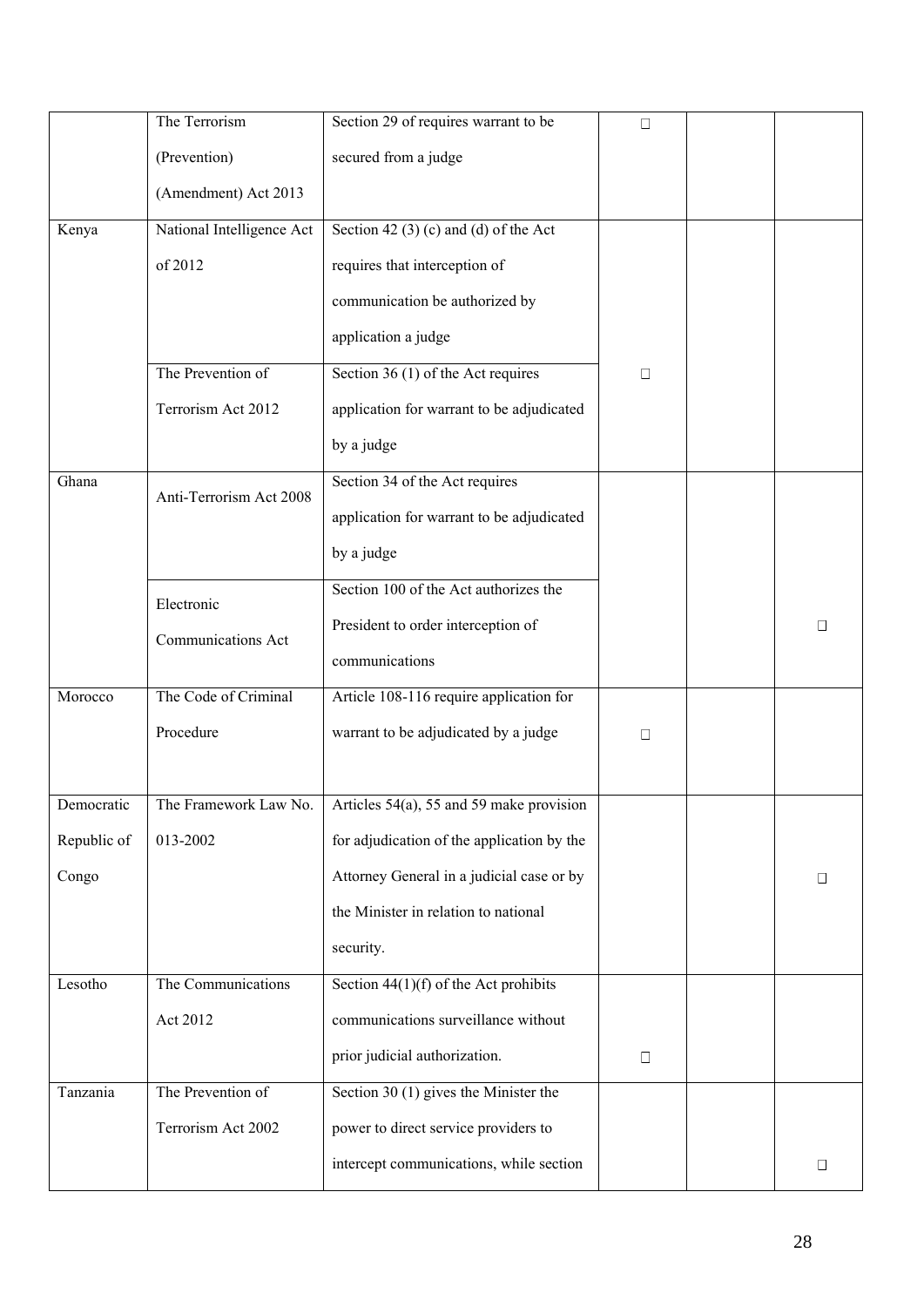| 31 of the same Act requires interception   |  |  |
|--------------------------------------------|--|--|
| of communications by a police officer to   |  |  |
| be done subject to judicial authorization. |  |  |

#### **5. A critique of the approaches and recommendations for reform**

I must point out forthwith that form does not really matter. What matters is whether the approach or model that has been chosen provides for adequate measures or mechanisms to guarantee adherence to the principles, in this case the achievement of the proportionate balance between protecting privacy and national security. To achieve proportionality there must be an objective and impartial analysis of the facts presented. Such an analysis may be done only by an authority who is independent and technically competent on the subject. A committee of experts<sup>86</sup> on this subject has thus recommended that in order to achieve proportionality:

'Determinations related to communications surveillance must be made by a competent judicial authority that is impartial and independent. The authority must be: (a) separate from the authorities conducting communications surveillance; (b) conversant in issues related to and competent to make judicial decisions about the legality of communications surveillance, the technologies used and human rights; and (c) have adequate resources in exercising the functions assigned to them.'

This provides a useful framework against which the approaches applied by Governments should be evaluated.

The executive approach, as described above, has certain conceptual deficiencies which increase the risk of abuse of power with potential to obliterate the enjoyment of the right to privacy and other rights. One of these deficiencies is that the procedure for securing permission

<sup>86</sup> See note 30 above.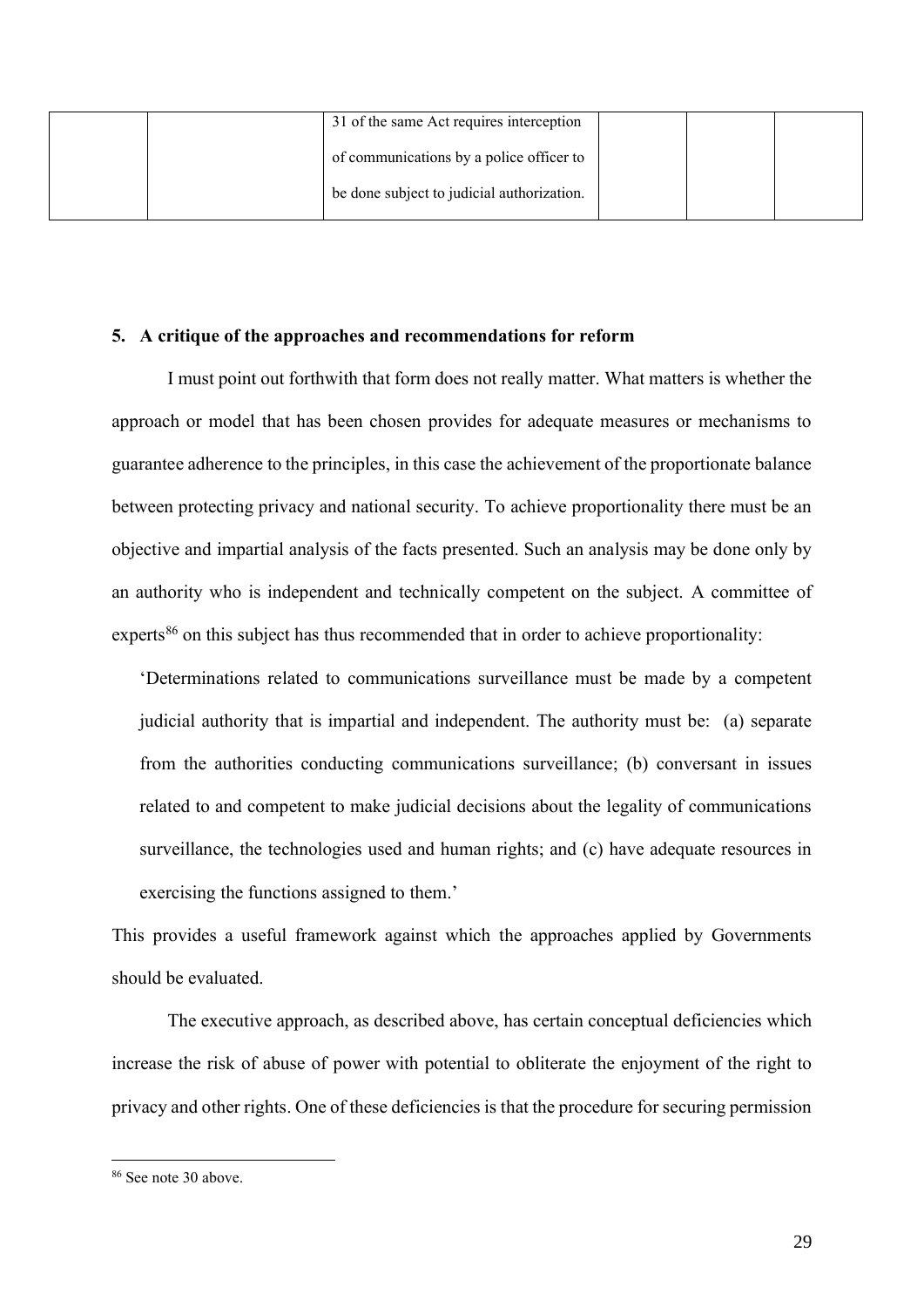to intercept communications does not involve any independent checks and balances. As noted by Privacy International in its report on Zimbabwe (where the executive model is applied), the 'authorities may obtain warrants to intercept private communications through a process that is controlled by members of the executive and not subject to independent scrutiny and oversight.'<sup>87</sup> Security persons, who work for executive agencies request permission from a member of the executive to intercept private communications. Thus, the request is generated from the executive and it is adjudicated over by a member of the executive. By their nature, warrants for surveillance are supposed to be secured and executed secretly, without the knowledge of the persons targeted for such surveillance. However, international standards (as cited above) require that the process of obtaining the warrant must be based on independent checks and balances, yet, the executive model has no one from outside of the executive branch of government to check if all the procedural and substantive requirements of law are complied with in the process of applying, adjudicating, and issuing the warrant. This is even more worrisome given that the cabinet member usually enjoys wide discretion when making a decision to authorise interception.<sup>88</sup> The absence of strong checks and balance mechanisms within this model leaves the right to privacy vulnerable to disproportionate limitations and widespread abuse of surveillance powers, under the guise of the need to protect national security. For instance in Uganda it has been observed that:

<sup>87</sup> See Privacy International, 'Stakeholder Report Universal Periodic 26th Session: *The Right to Privacy in Zimbabwe*, March 2016 at para 10. Also see Privacy International, 'State of Privacy Kenya' (2018) available at <https://privacyinternational.org/state-privacy/1005/state-privacy-kenya> [Accessed on 4 February 2019].

<sup>88</sup> See Privacy International, 'State of Privacy Uganda' (2018) available a[t https://privacyinternational.org/state](https://privacyinternational.org/state-privacy/1013/state-privacy-uganda#commssurveillance)[privacy/1013/state-privacy-uganda#commssurveillance](https://privacyinternational.org/state-privacy/1013/state-privacy-uganda#commssurveillance) [Accessed on 4 February 2019]. Also see See Privacy International, 'State of Privacy in Egypt' (2018) available at [https://privacyinternational.org/state](https://privacyinternational.org/state-privacy/1001/state-privacy-egypt#commssurveillance)[privacy/1001/state-privacy-egypt#commssurveillance](https://privacyinternational.org/state-privacy/1001/state-privacy-egypt#commssurveillance) [Accessed on 2 February 2019] and Privacy International, 'State of Privacy Kenya' (2018) available at [https://privacyinternational.org/state-privacy/1005/state-privacy](https://privacyinternational.org/state-privacy/1005/state-privacy-kenya)[kenya](https://privacyinternational.org/state-privacy/1005/state-privacy-kenya) [Accessed on 4 February 2019].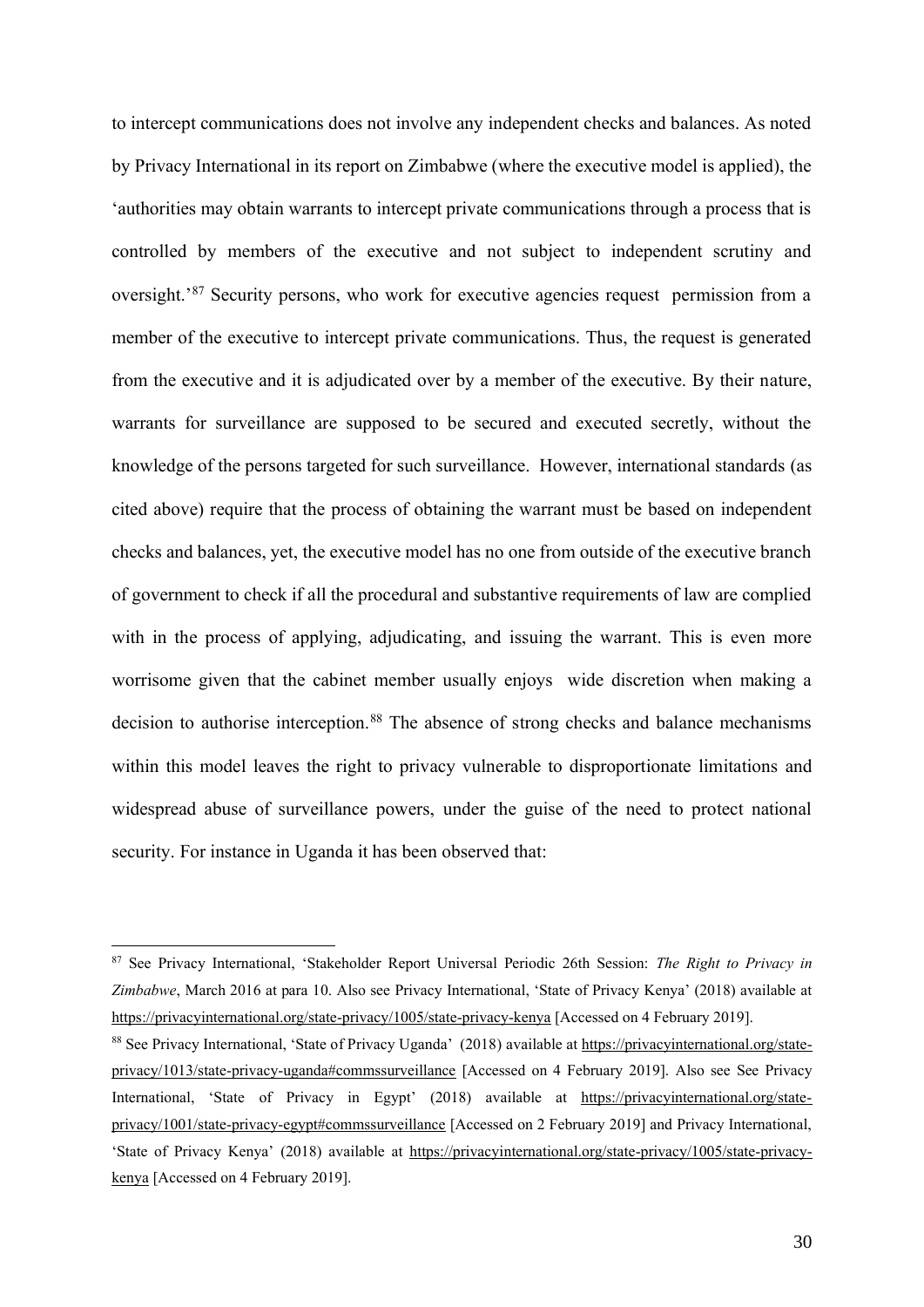Over the past decade, there has been an increased concern about surveillance of political dissidents, human rights defenders, and journalists…, particularly in response to the government's increased efforts to allegedly address the threats of terrorism. In 2007, State House brought in a team of Israeli computer experts to coach Uganda's Intelligence security organs on how to; (i) hack into e-mail accounts of individuals perceived to be opponents of government including opposition politicians, human rights activists, journalists and lawyers among others, (ii) carry out forensic investigations on computer hard drives especially those allegedly found in possession of opponents of government and (iii), operate surveillance equipment that monitors both voice and data communications.<sup>89</sup>

Similar observations have been made about other jurisdictions which include Kenya $90$ , Zimbabwe,  $91$  Tanzania,  $92$  and Egypt,  $93$  where the executive model or certain elements of the executive model are applied. This has led the United Nations Special Rapporteur to conclude that:

<sup>89</sup> See Unwanted Witness, 'Preliminary Human Rights Defenders' Surveillance Perception Report in Uganda' (2016) at p 7 available at [https://www.unwantedwitness.org/wp-content/uploads/2017/03/Preliminary-Human-](https://www.unwantedwitness.org/wp-content/uploads/2017/03/Preliminary-Human-Rights-Defenders%C3%A2__-Surveillance-perception-Report-in-Uganda-2016-1.pdf)Rights-Defenders%C3%A2 -Surveillance-perception-Report-in-Uganda-2016-1.pdf [Accessed on 14 November 2019].

<sup>90</sup> See Privacy International, 'Track, Capture, Kill: Inside Communications Surveillance and Counterterrorism in Kenya' (2017) available at https://privacyinternational.org/sites/default/files/2017-10/track capture final.pdf [Accessed on 14 November 2019].

<sup>91</sup> See Privacy International, 'Stakeholder Report Universal Periodic Review 26th Session: *The Right to Privacy in Zimbabwe,* March 2016 para 34-40 available at [https://privacyinternational.org/advocacy-briefing/791/right](https://privacyinternational.org/advocacy-briefing/791/right-privacy-zimbabwe)[privacy-zimbabwe](https://privacyinternational.org/advocacy-briefing/791/right-privacy-zimbabwe) [Accessed on 14 November 2019].

<sup>92</sup> See Privacy International, 'Stakeholder Report Universal Periodic Review 25th Session: *The Right to Privacy in Tanzania,* September 2015 at paras 11-25 available at [https://privacyinternational.org/advocacy](https://privacyinternational.org/advocacy-briefing/703/right-privacy-tanzania)[briefing/703/right-privacy-tanzania](https://privacyinternational.org/advocacy-briefing/703/right-privacy-tanzania) [Accessed on 14 November 2019].

<sup>93</sup> See Privacy International, 'State of Privacy in Egypt' (2018) available at [https://privacyinternational.org/state](https://privacyinternational.org/state-privacy/1001/state-privacy-egypt#commssurveillance)[privacy/1001/state-privacy-egypt#commssurveillance](https://privacyinternational.org/state-privacy/1001/state-privacy-egypt#commssurveillance) (Accessed on 2 February 2019).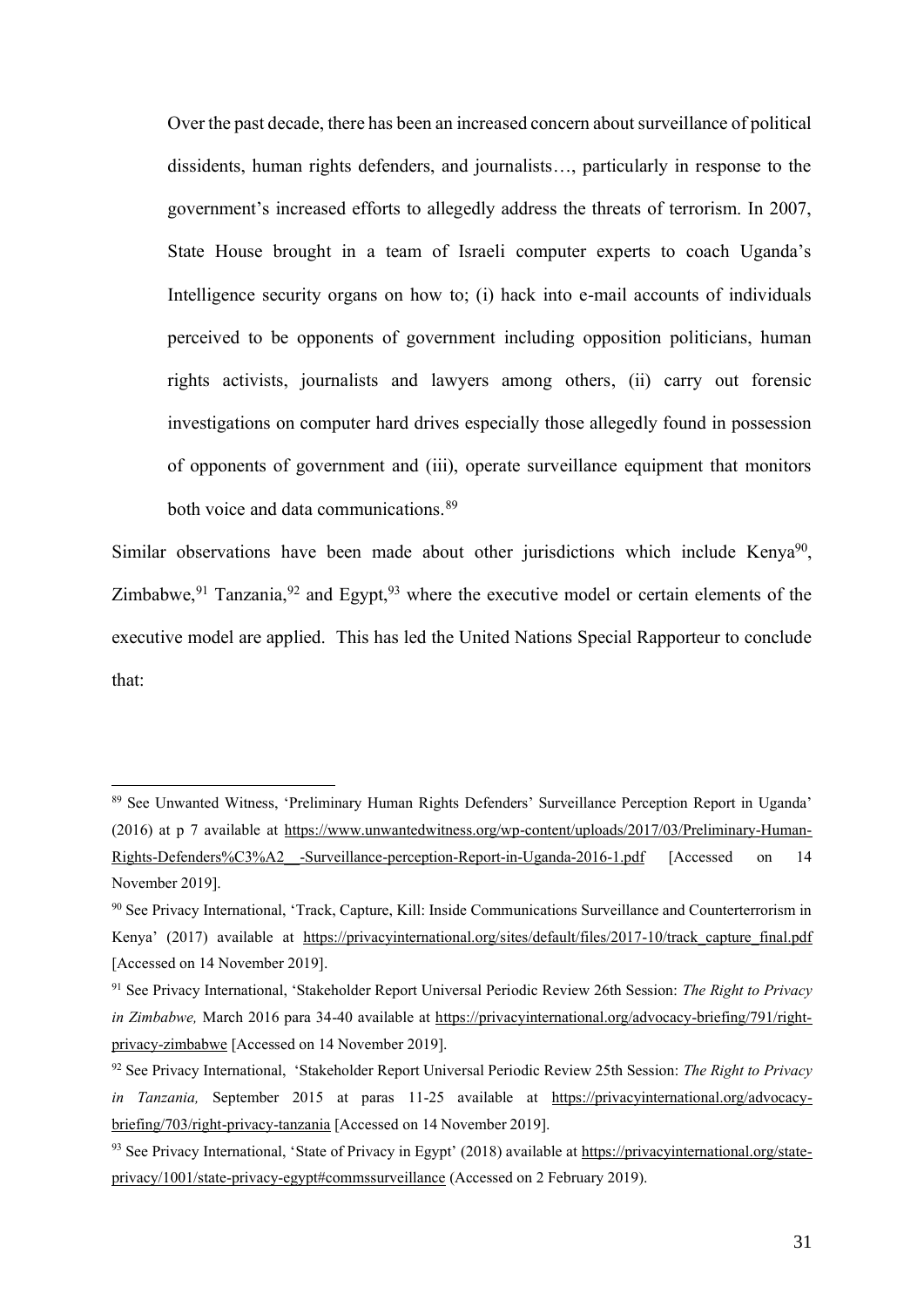It is clear, however, that a lack of effective oversight has contributed to a lack of accountability for arbitrary or unlawful intrusions on the right to privacy in the digital environment. Internal safeguards without independent, external monitoring in particular have proven ineffective against unlawful or arbitrary surveillance methods.<sup>94</sup>

However, it should be acknowledged that in some jurisdictions, this approach may nevertheless achieve proportionality because of the contextual realities that are peculiar to those jurisdictions. For instance, it may as well be that the political culture in some jurisdictions allows members of cabinet to independently make value based, impartial, and objective determinations over applications for communications surveillance warrants. Or, the approach may produce positive results because the particular cabinet member mandated to adjudicate over such applications is someone who is technically competent and is capable of exercising an independent mind, notwithstanding the pressures that could be exerted upon him or her from other quarters. In that case, it simply means that the approach is working well not necessarily because it is based on an enduring strong legal framework but because of the individuals involved during that specific period. Thus, there is no guarantee that the approach will continue to produce positive results. It is therefore necessary that the legal framework should provide that the determination over applications for communications surveillance be done by an institution (rather than individual) which is competent and independent. Most of the cabinet members in Africa are appointed by politicians and serve at the pleasure of the appointing authority. It can also be argued that the political culture in most jurisdictions does not allow cabinet members the autonomy to make value based and objective analysis free from political influences and pressures.<sup>95</sup> Therefore, both institutionally and politically, cabinet members are

<sup>&</sup>lt;sup>94</sup> See United Nations Special Rapporteur, 'The Right to Privacy in the Digital Age' A/HRC/27/37 (2014) para 37.

<sup>&</sup>lt;sup>95</sup> Because in most of the jurisdictions, members of cabinet are political appointees who serve at the behest of the President and are appointed to implement a political program.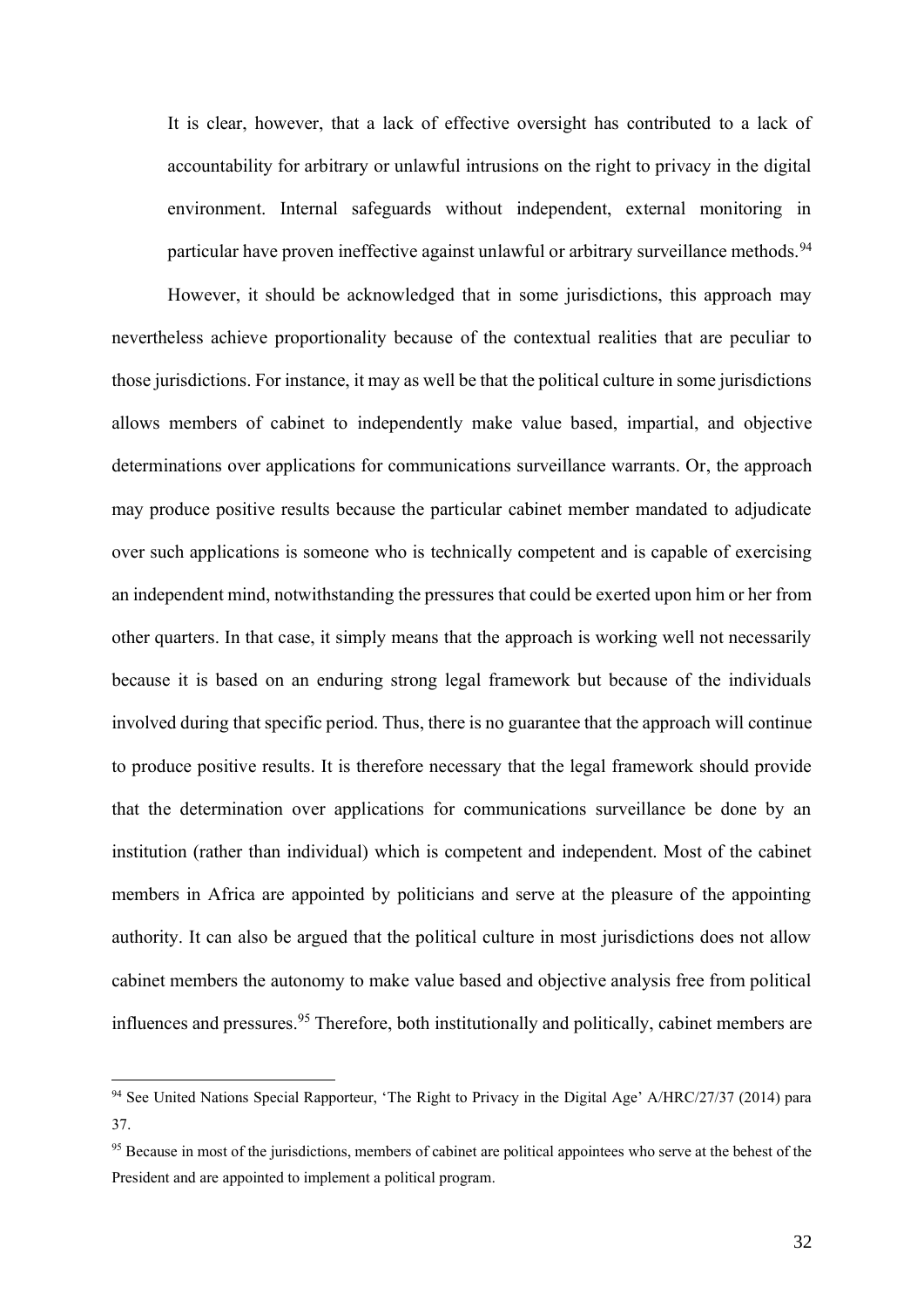not independent and therefore are unlikely to guarantee an objective and impartial adjudication which is necessary for the achievement of proportional balance between protection of privacy and national security. This makes the executive approach incompatible with the principle of proportionality both conceptually and in practice.

On the other hand, the judicial approach (as described above) is touted as the ideal model.<sup>96</sup> It seems that advocacy for this model is predicated on the assumption that the judiciary is competent and independent to make an objective and impartial analysis of the facts presented in the application for the communications surveillance warrant. Whilst this may be true in some countries, in some jurisdictions the judiciary may be lacking independence from political influences or the judges may not be technically competent to adjudicate on matters relating to communications surveillance and protection of national security. Adjudicating over these issues requires specialised technical knowledge and not just legal knowledge. National security may also be a highly emotive subject, which attracts a lot of attention and pressure to those adjudicating over applications for surveillance warrants. This is likely to be the case especially in countries which often experience high crime rates and terrorism. Thus, adjudicating over these matters require a combination of a high degree of institutional and individual independence as well as technical knowledge of communications surveillance and national security. In view of the widespread challenges relating to judicial independence in Africa<sup>97</sup> and the technical complexities involved in adjudicating over security matters, it would

<sup>96</sup> See Amie Stepanovich and Drew Mitnick, 'Universal Implementation Guide for the International Principles on the Application of Human Rights to Communication surveillance' (2015) *Access*.

<sup>97</sup> See Carolyn Logan, 'Ambitious SDG Goal Confronts Challenging Realities: Access to Justice is Still Elusive for Many Africans' (2017) *Afrobarometer Policy Paper No. 39.*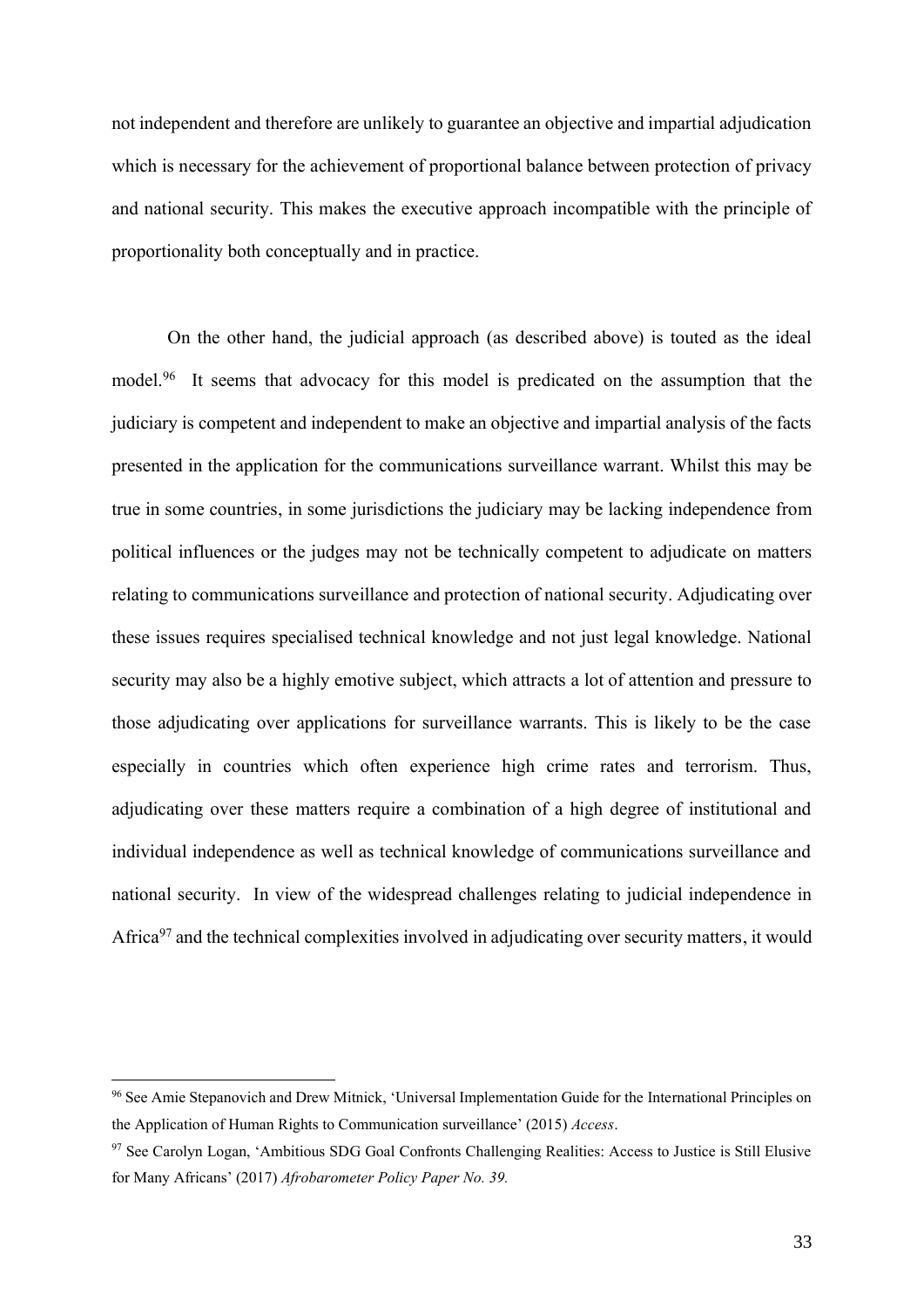not be surprising if the judicial approach may fail to produce the desired results in some jurisdictions.<sup>98</sup> What then is the ideal approach?

It is better to take a principled approach when designing communications surveillance legislation. The best model remains one which gives power to authorise communications surveillance to an institution that is independent and technically competent to adjudicate objectively and impartially between the demands of national security and those of the right to privacy. Such an institution does not always have to be the judiciary. It can also be an independent commission or an administrative agency that is established to receive and decide over applications for warrants to conduct communications surveillance. What matters is whether the authority to deal with such applications is given to an institution that is independent and technically competent. If the judiciary is selected as the appropriate authority to adjudicate over applications for such warrants, then it is important to ensure that the judges are genuinely independent and they are exposed to adequate technical training in order to enhance their knowledge of the technical operations involved in communications surveillance and the dynamics of national security. The same must be done with respect to members of any commission or agency which may be designated to perform these duties.

In order to enhance the checks and balances, as well as reinforce the impartiality of the agency, there is also a need to ensure that certain third parties participate in the process of

<sup>98</sup> Although not talking specifically about Africa, the UN Rapporteur made similar observations stating that 'judicial involvement in oversight should not be viewed as a panacea; in several countries, judicial warranting or review of the digital surveillance activities of intelligence and or law enforcement agencies have amounted effectively to an exercise in rubber-stamping.' See United Nations Special Rapporteur, 'The Right to Privacy in the Digital Age' A/HRC/27/37 (2014) para 38.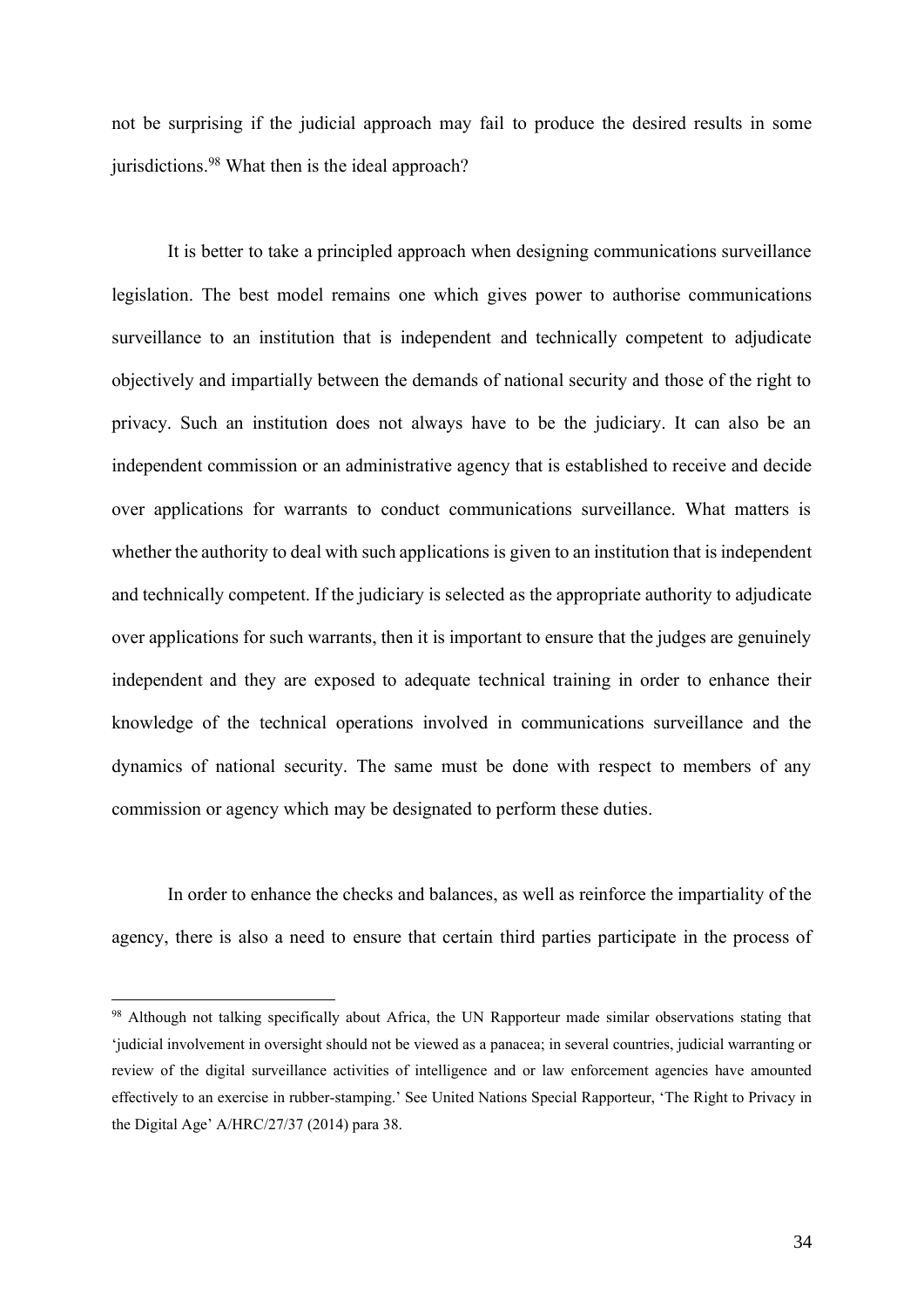adjudicating over applications for warrants of surveillance. The United Nations Special Rapporteur has particularly called for 'the creation of public interest advocacy positions within surveillance authorization processes<sup>, 99</sup> to provide the agency with independent advice, monitoring, and review to ensure strict adherence to the law. Various suggestions have been made regarding who these third parties should be. In some jurisdictions, it has been suggested that such third parties could be internet service providers<sup>100</sup>, members of civil society, or attorneys.<sup>101</sup> What is critical, however, is that the third party must be independent and impartial, and his or her views must be given due consideration when the decision to grant or refuse the warrant is made.

It should of course be acknowledged that in certain circumstances of emergency, it may not be possible to follow the elaborate approach of conducting surveillance only after the warrant has been issued. Practical considerations, such as the nature and imminence of the threat may have to be taken into account in order to protect individual and national security. Thus, even though it is important to ensure that applications be adjudicated over by an independent and competent agency, the legislative frameworks ought to provide for mechanisms to deal with urgent threats but in a way that does not allow a disproportionate limitation of individual privacy. In certain circumstances of urgency<sup>102</sup>, the legislative framework should authorise law enforcement agencies to conduct surveillance without prior authorisation but must immediately inform the regulatory authority of their decision as well as

<sup>&</sup>lt;sup>99</sup> United Nations Special Rapporteur, 'The Right to Privacy in the Digital Age' A/HRC/27/37 (2014) para 38. <sup>100</sup> Ibid.

<sup>&</sup>lt;sup>101</sup> I am indebted to Peter Cater QC who suggested this to me during my discussions with him on this subject.

<sup>&</sup>lt;sup>102</sup> Such as those set out in section 23 of The Regulation of Interception of Communications and Provision of Communication-Related Information Act 70 of 2002 of South Africa.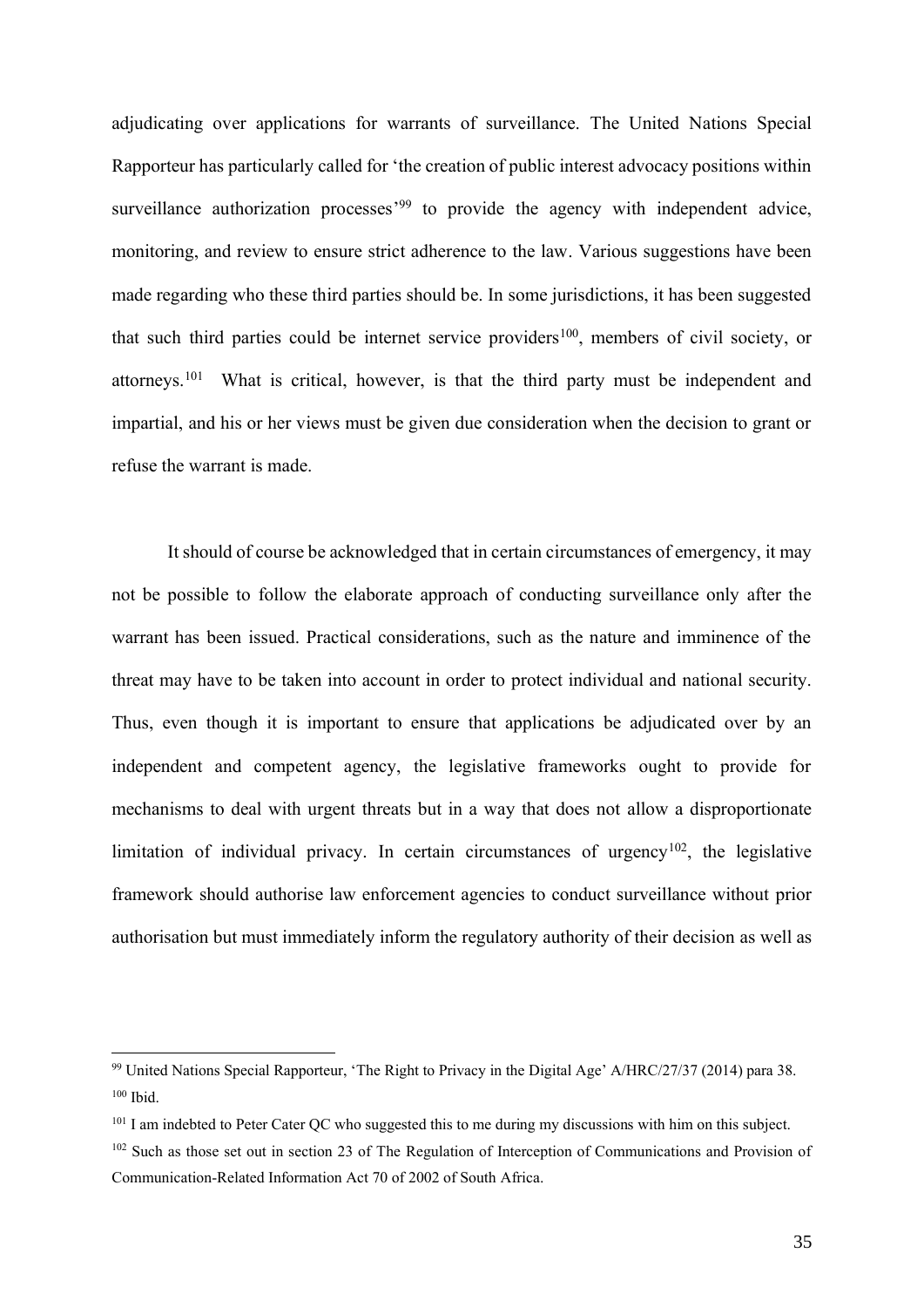demonstrate why they had to do it without authorisation. <sup>103</sup> The regulatory authority must have the power to make any determination including to order that the surveillance be discontinued or be continued on certain terms.

#### **6. Conclusion**

Governments have a clear and unequivocal obligation to protect national security, especially against threats such as organised crime and terrorism. When fulfilling this obligation, they may have to conduct communications surveillance. However, such surveillance should comply with a number of internationally accepted principles and normative standards. One of them is that surveillance should not be conducted in a manner that causes a disproportionate limitation of the right to privacy. Protecting national security is as important as protecting individual privacy because the ultimate goal of protecting national security is to create and protect an environment where every individual enjoys freedom (including privacy) and is able to prosper in all the faculties of his or her life. Furthermore, the enjoyment of privacy by individuals is a pre-condition for the enjoyment of a range of other fundamental rights including the preservation of human dignity. Thus, when individuals are deprived of privacy, they are in effect deprived of a range of other rights including their dignity, and in a sense, the goal of national security is defeated. For those reasons, it is critical to ensure that privacy is not excessively limited even as the state fulfils its duties towards protecting national security by means of carrying out communications surveillance.

Decisions to authorise communications surveillance must be made after an objective and impartial evaluation of facts that have been presented in the application for a warrant. An

<sup>&</sup>lt;sup>103</sup> As is the case in South Africa. See section 23 of the Regulation of Interception of Communications and Provision of Communication-Related Information Act 70 of 2002.